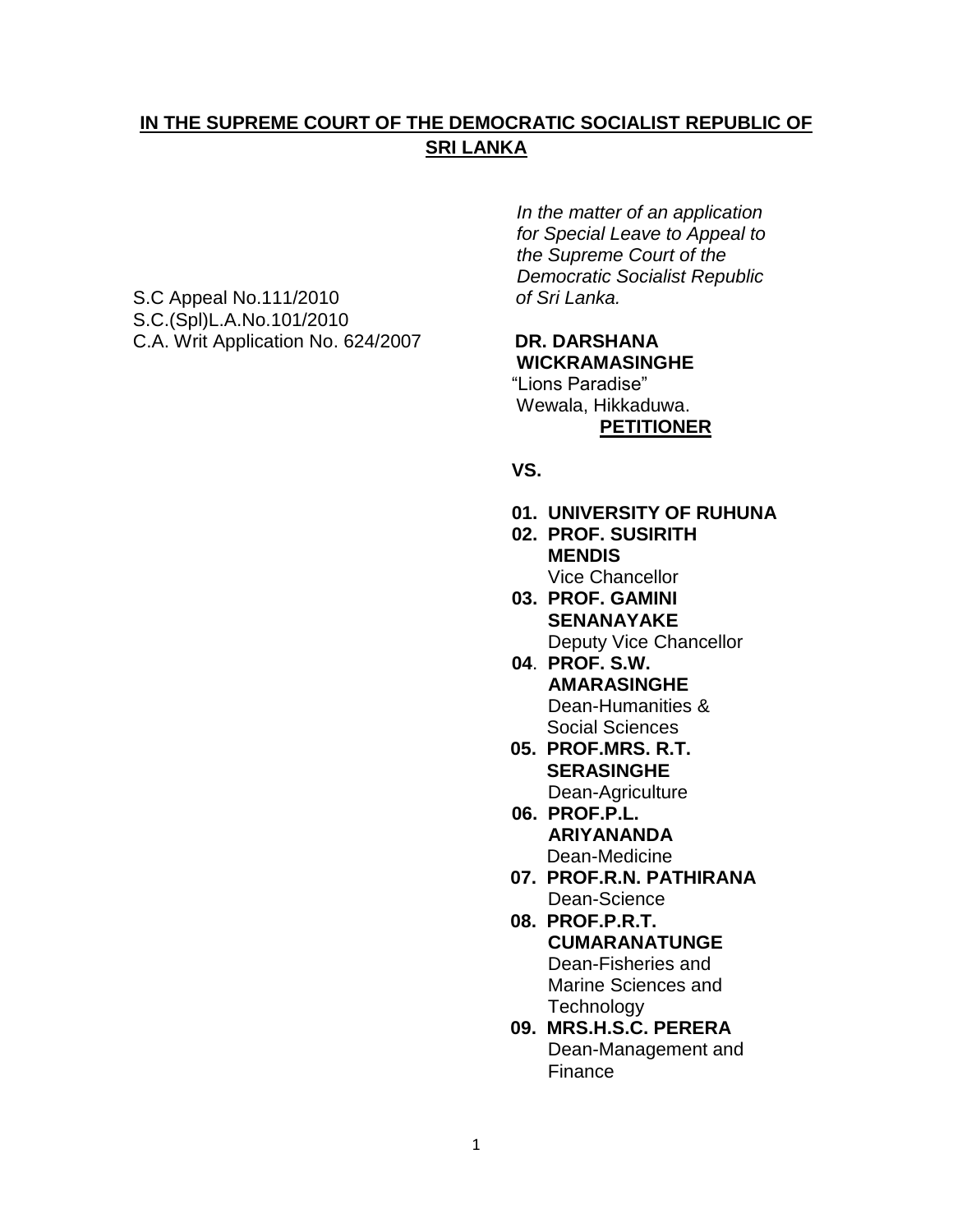- **10. DR. A.M.N. ALAGIYAWANNA** Dean-Engineering
- **11. PROF.T.R. WEERASOORIYA**
- **12. PROF.W.D.G. DHARMARATHNE**
- **13. REV. WALIPITIYE RATNASIRI**
- **14. MR. M.A. THASIM**
- **15. MR. SUNIL JAYARATHNE**
- **16. MR. RASIK SAROOK**
- **17. MR.C. MALIYADDA**
- **18. MR. KULATUNGE RAJAPAKSE**
- **19. MR.CHULA DE SILVA**
- **20. MR. RAJA**
	- **HEWABOWALA**
- **21. MR.H.G.S.JAYASEKERA**
- **22. MR. D.W. PRATHAPASINGHE**
- **23. MR.W.K.K. KUMARASIRI**
- **24. MR. THILAK JAYARATHNE**
- **25. MR.O.V.L.P. ANURA** Assistant Internal Auditor

All of the University of Ruhuna

### **26. MR.GODAHEWA**

 Inquiry Officer, "Prasad", Talpawila, Kakanadura.

 **27. PROF.(MRS) MIRANI WEERASOORIYA**

> Faculty of Medicine, Karapitiya, Galle.

#### **RESPONDENTS**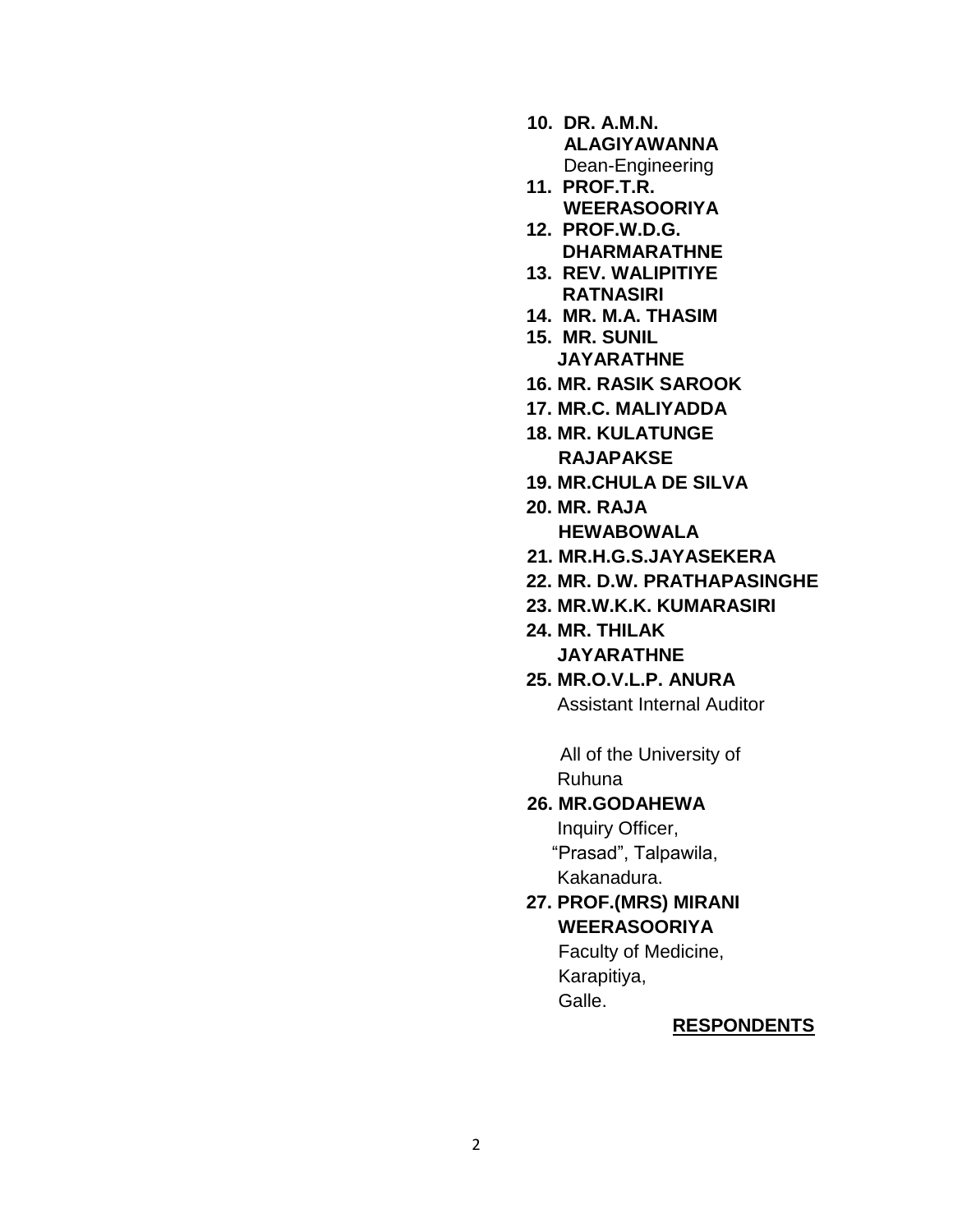#### **AND NOW BETWEEN**

- **01. UNIVERSITY OF RUHUNA**
- **02. PROF. SUSIRITH MENDIS** Vice Chancellor
- **03. PROF. GAMINI SENANAYAKE** Deputy Vice Chancellor
- **10. DR. A.M.N. ALAGIYAWANNA** Dean-Engineering
- **12. PROF.W.D.G. DHARMARATHNE**
- **15. MR. SUNIL JAYARATHNE**
- **21. MR.H.G.S.JAYASEKERA**
- **25. MR.O.V.L.P. ANURA** Assistant Internal Auditor

 All of the University of Ruhuna

 **27. PROF.(MRS) MIRANI WEERASOORIYA**

> Faculty of Medicine, Karapitiya, Galle.

# **RESPONDENTS- PETITIONERS**

- **1. PROF.R.M. RANAWEERA BANDA**
- **2. PROF.MANGALA SOYZA**
- **3. PROF.T.R.WEERASOORIYA**
- **4. DR.P.A.JAYANTHA**
- **5. .DR.TILAK P.D.GAMAGE**
- **6. M.W. INDRANI**
- **7. PROF.R.N.PATHIRANA**
- **8. REV. MALIMBODA GNANALOKA THERO**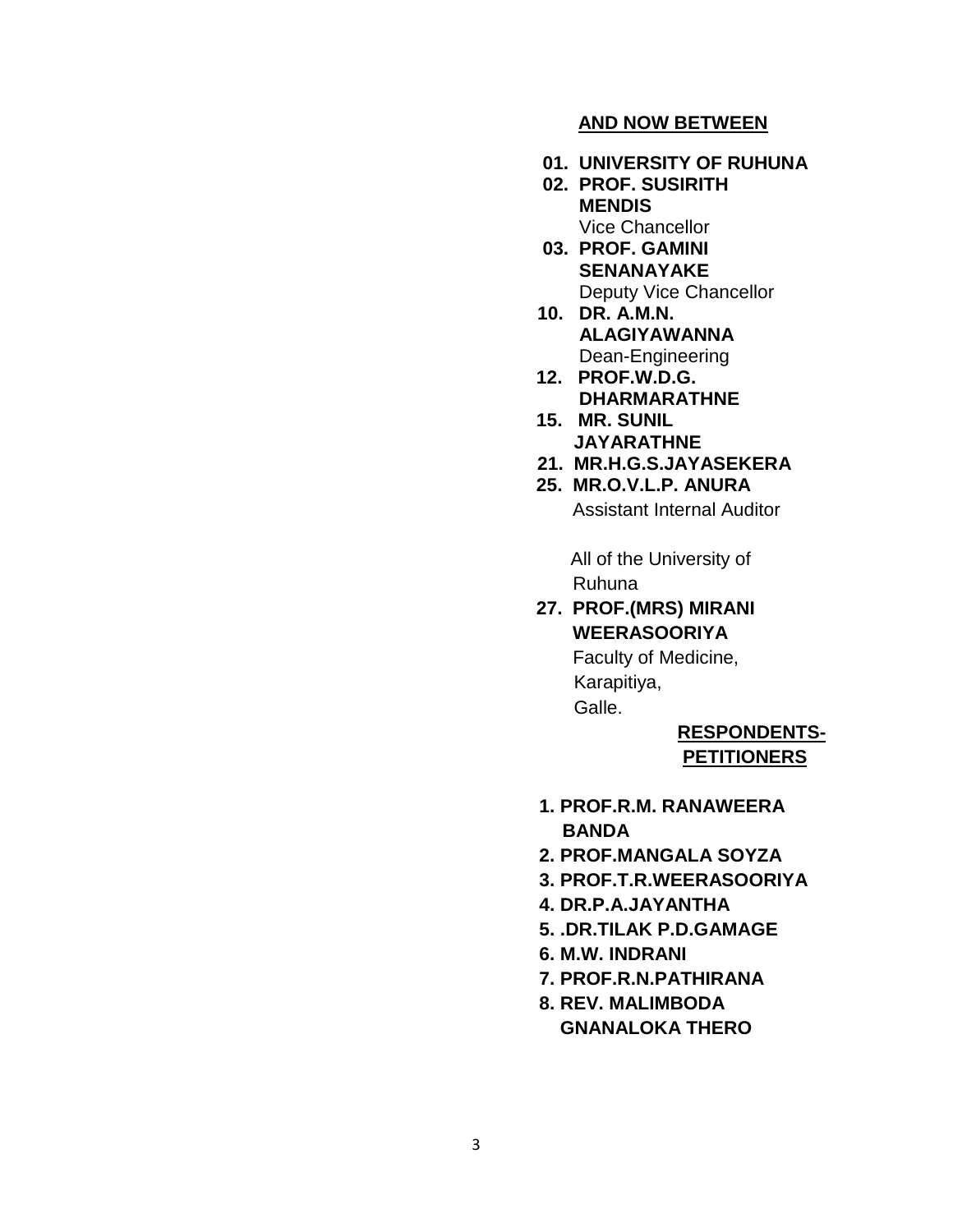- **9. KAPUGAMA SARANTHISSA THERO**
- **10. K.A.J.ABEYGUNAWARDENE**
- **11. BUDDHAPRIYA NIGAMUNI**
- **12. H.G.GUNASOMA**
- **13. CHANDRASIRI HEWAKANDAMBI**
- **14. M.G. PUNCHIHEWA**
	- (All of University of Ruhuna)  **ADDED-PETITIONERS**

 **VS.**

#### **DR.DARSHANA WICKRAMASINGHE**

 "Lion"s Paradise", Wewala, Hikkaduwa

#### **PETITIONER- RESPONDENT**

# **4. PROF. S.W.AMARASINGHE** Dean-Humanities & Social **Sciences**

- **5. PROF.MRS.R.T. SERASINGHE** Dean-Agriculture
- **6. PROF.P.L. ARIYANANDA** Dean-Medicine
- **7. PROF.R.N. PATHIRANA** Dean-Science
- **8. PROF.P.R.T. CUMARANATUNGE** Dean- Fisheries and Marine Sciences and Technology
- **9. MRS.H.S.C.PERERA** Dean-Management and Finance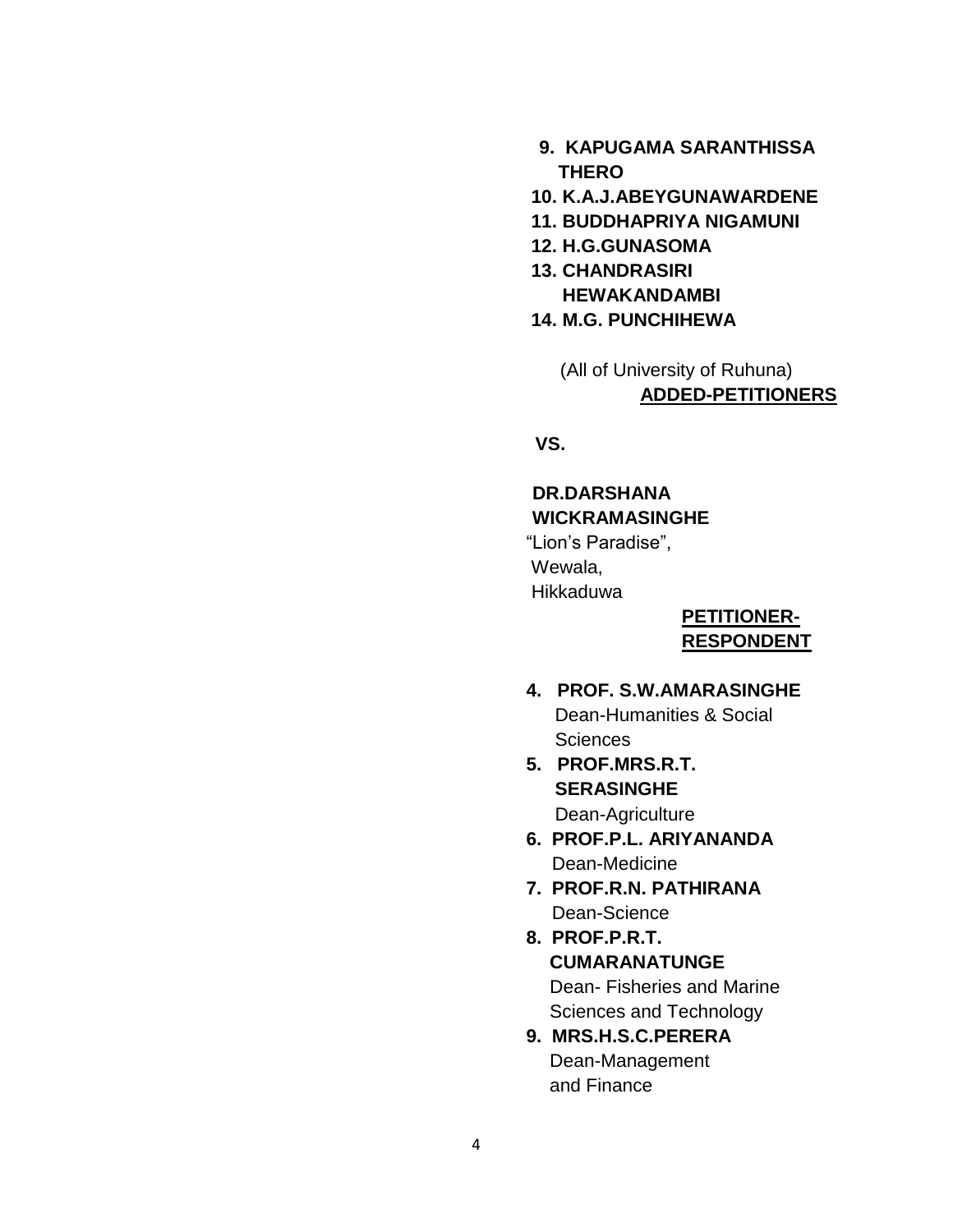- **11. PROF.T.R.WEERASOORIYA**
- **13. REV.WALIPITIYE RATNASIRI**
- **14. MR.M.A.THASIM**
- **16. MR.RASIK SAROOK**
- **17. MR.C. MALIYADDA**
- **18. MR.KULATUNGE RAJAPAKSE**
- **19. MR. CHULA DE SILVA**
- **20. MR.RAJA HEWABOWALA**
- **22. MR.D.W. PRATHAPASINGHE**
- **23. MR.W.K.K.KUMARASIRI**
- **24. MR.THILAK JAYARATHNE**

All of the University of Ruhuna

**26. MR. GODAHEWA**

 Inquiry Officer, "Prasad", Talpawila, Kakanadura.

### **RESPONDENTS- RESPONDENTS**

| <b>BEFORE:</b>                                              | Sisira J. De Abrew, J.<br>K.T. Chitrasiri, J.<br>Prasanna Jayawardena, PC, J.                                                                                                                       |
|-------------------------------------------------------------|-----------------------------------------------------------------------------------------------------------------------------------------------------------------------------------------------------|
| <b>COUNSEL:</b>                                             | Shaheeda Mohamed Barrie, Senior State Counsel, for the<br>Respondent-Appellant<br>K.G. Jinasena for the Petitioner-Respondent.<br>D.K. Dhanapala for the $17th$ and $19th$ Respondents-Respondents. |
| <b>ARGUED ON:</b>                                           | $13th$ July 2016                                                                                                                                                                                    |
| <b>WRITTEN</b><br><b>SUBMISSIONS</b><br><b>TENDERED ON:</b> | By the Petitioner-Respondent on 23 <sup>rd</sup> August 2016                                                                                                                                        |
|                                                             | By the Respondent- Appellant on 25 <sup>th</sup> October 2016                                                                                                                                       |
| <b>DECIDED ON:</b>                                          | 09th December 2016                                                                                                                                                                                  |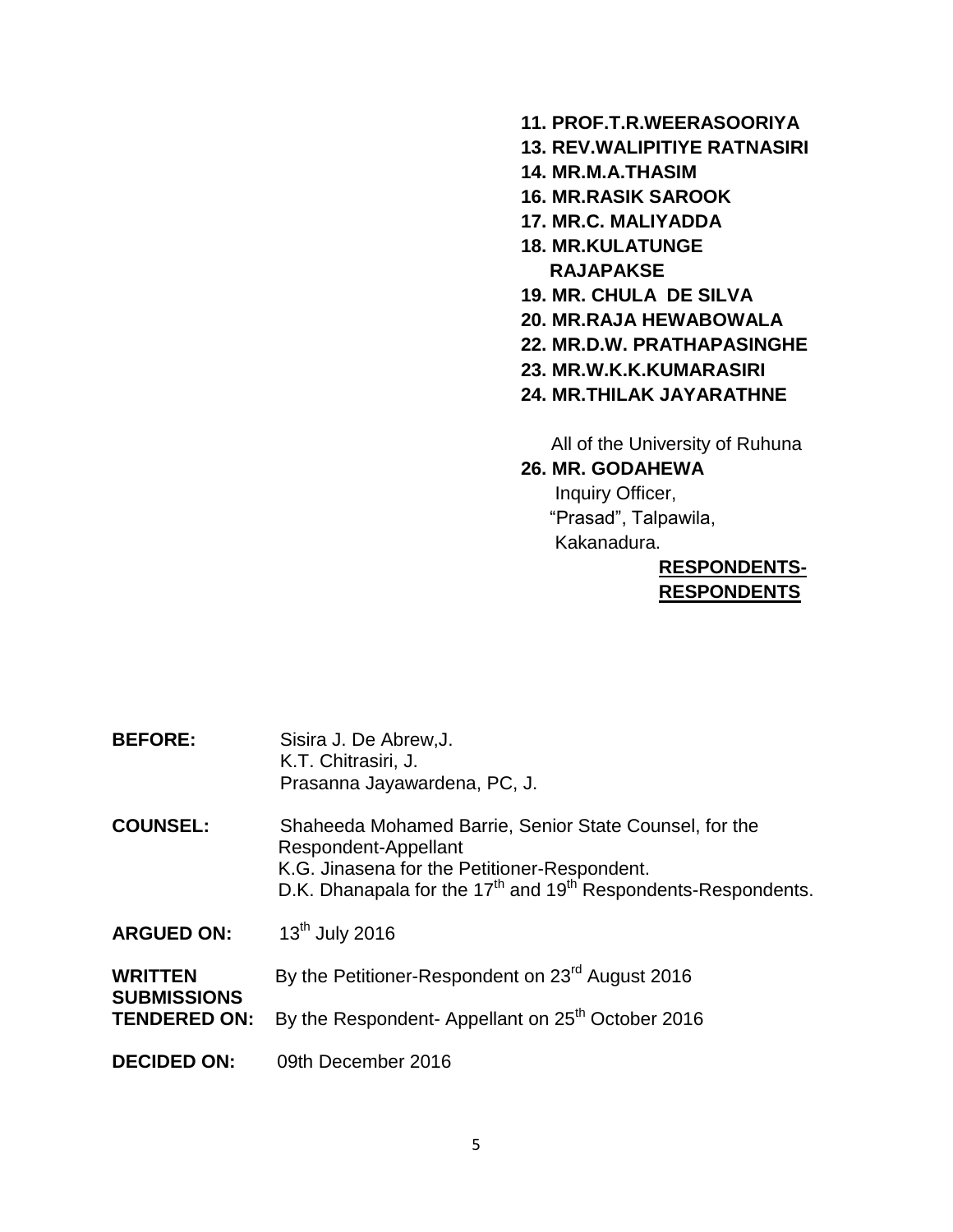Prasanna Jayawardena, PC. J

The Petitioner-Respondent was a Lecturer (Probationary) of the Faculty of Medicine of the University of Ruhuna. His services were terminated by the University with effect from  $15<sup>th</sup>$  May 2007.

The Petitioner-Respondent then made an Application to the Court of Appeal praying for Writs of Certiorari quashing the Charge Sheet issued to him by the University and the decision of the Council of the University to terminate his services. The Petition filed by the Petitioner-Respondent in the Court of Appeal named the University of Ruhuna as the  $1<sup>st</sup>$  Respondent and the Vice Chancellor as the  $2<sup>nd</sup>$  Respondent. A total of 27 Respondents were named in the Petition. The 1<sup>st</sup> and 2<sup>nd</sup> Respondents, the 26<sup>th</sup> Respondent and the 27<sup>th</sup> Respondent in the Court of Appeal, filed their Statements of Objections.

On 05<sup>th</sup> May 2010, the Court of Appeal delivered its Judgment, issuing the Writs of Certiorari sought by the Petitioner-Respondent.

The University of Ruhuna and several of the other Respondents made an application to this Court seeking Special Leave to Appeal from the Judgment of the Court of Appeal. This Court granted Special Leave to Appeal on several Questions of Law, which will be referred to later on in this Judgment.

When this Appeal was argued before us, we heard learned Senior State Counsel appearing for the 1<sup>st</sup> Respondent-Appellant [University of Ruhuna] and the other Respondents-Appellants, learned Counsel appearing for the Petitioner-Respondent and learned Counsel appearing for the  $17<sup>th</sup>$  and  $19<sup>th</sup>$  Respondents-Respondents. The Respondents-Appellants and the Petitioner-Respondent have also filed their written submissions after the Appeal was argued.

I will first set out the facts which are relevant.

The Petitioner-Respondent is an alumnus of the University of Ruhuna, having obtained his MBBS Degree from that University in 2000. He interned at the General Hospital, Kalutara and completed his internship in 2002. On 01<sup>st</sup> April 2002, he was appointed to the post of Lecturer (Probationary) of the University of Ruhuna, which was his *alma mater*.

The Letter of Appointment issued by the University of Ruhuna to the Petitioner-Respondent was marked as **"P4"** with his Petition to the Court of Appeal. **"P4"** is signed by the Vice Chancellor of the University and expressly states that, the appointment is made by the Council of the University of Ruhuna. It is also relevant to note that, "**P4"** specifies that, the appointment is made by the Council *"in terms of the powers vested in it by Section 71 (1) of the Universities Act No. 16 of 1978, as amended by Act No. 7 of 1985 and Act No. 1 of 1995.*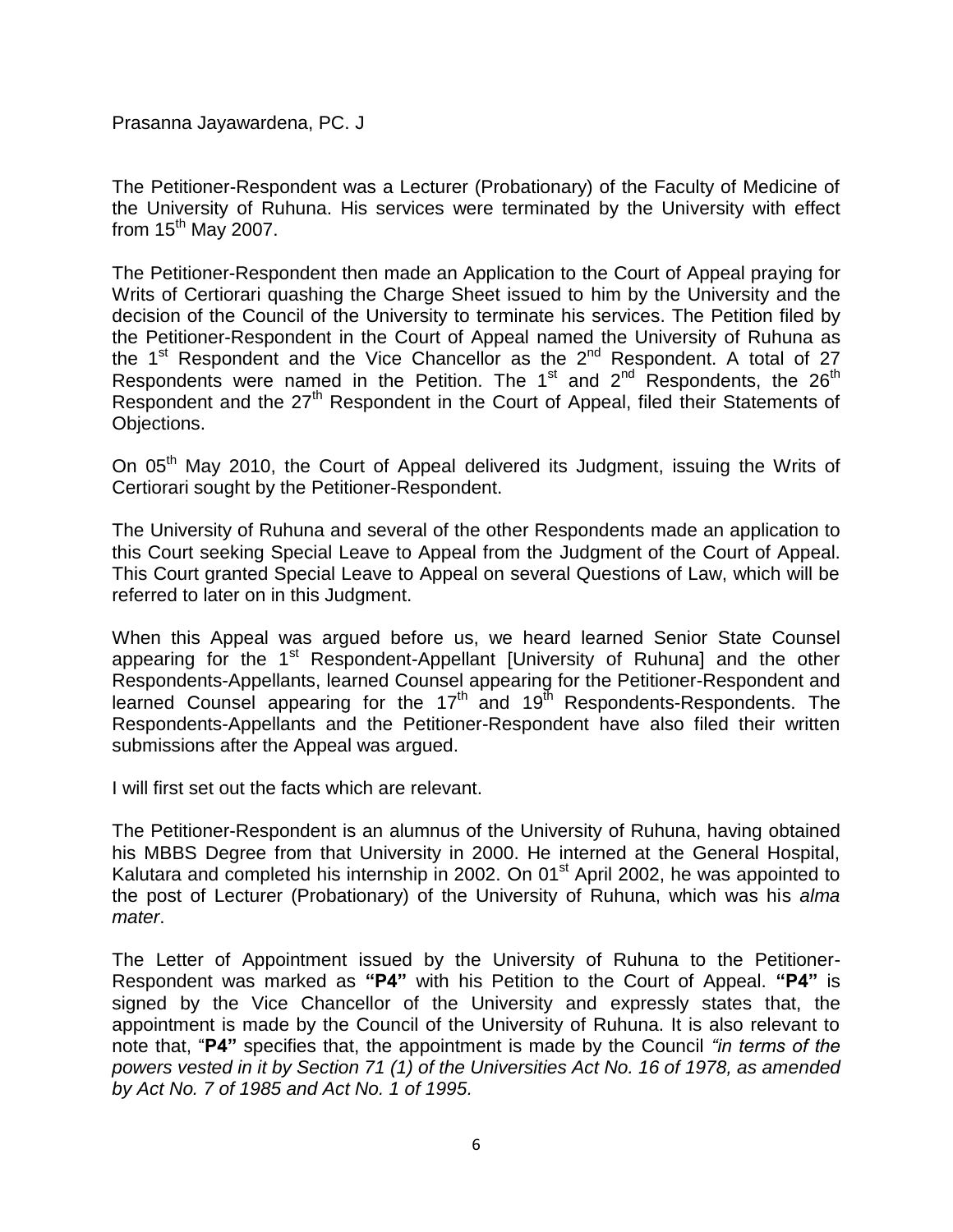Next, it should be mentioned that, **"P4"** goes on to state that, the Petitioner-Respondent's appointment was subject to a period of probation of three years – *ie:* up to 31<sup>st</sup> March 2005 – unless the appointment was confirmed earlier than that. Further, **"P4"** specifies that, the University had the right to terminate the Petitioner-Respondent"s services at any time prior to that without the University having to assign any reason for doing so.

The Petitioner-Respondent was attached to the Department of Parasitology of the Faculty of Medicine of the University. The 27<sup>th</sup> Respondent-Appellant, who was the Professor of Parasitology, was the Head of the Department. The Petitioner-Respondent worked under the directions of the 27<sup>th</sup> Respondent-Appellant.

At that time, the Department of Parasitology was engaged in several projects to research the incidence of Filariasis in the Southern Province. These projects were funded by research grants received from the Government and local and foreign donors. The 27<sup>th</sup> Respondent-Appellant headed the team of researchers engaged in these projects. The Petitioner-Respondent was one of the members of the team.

The day to day work on the research projects required that, members of the research team had to obtain cash advances from the Bursar of the University, from time to time, to meet expenses incurred in carrying out research work, especially field work. Naturally, the monies obtained on such cash advances had to be promptly accounted for by the submission of bills to establish the legitimate expenses on which the monies were spent and, further, any unused monies had to be returned without delay.

While working as a Lecturer (Probationary), the Petitioner-Respondent registered as a Ph.D. student at the University of Ruhuna and also sought to obtain a Diploma in Microbiology from the Post Graduate Institute of Medicine.

In September 2004, the Petitioner-Respondent was awarded a Presidential Scholarship to follow a Master"s Degree/Doctoral Degree at a foreign university. The Petitioner-Respondent claims that, soon thereafter, the cordial relationship which existed between the 27<sup>th</sup> Respondent-Appellant and him, "*disappeared*". He also claims that, the 27<sup>th</sup> Respondent-Appellant *"insisted"* that he travels to Japan on 13th October 2004 to follow a six week training programme despite his request that he be permitted to stay in Sri Lanka with his family since his wife was pregnant and the baby was due in December.

The Petitioner-Respondent claims that, *"As soon as"* he left Sri Lanka to attend the training programme in Japan, the  $27<sup>th</sup>$  Respondent-Appellant had ordered that a cupboard in which the Petitioner-Respondent stored documents, be opened. Shortly thereafter, on 19<sup>th</sup> October 2004, the 27<sup>th</sup> Respondent-Appellant had made a written complaint to the then Dean of the Faculty of Medicine stating that, she had *"detected some financial misappropriations in the bills submitted by Dr.D.Wickremasinghe, Lecturer Department of Parasitology. I hereby request you to get the Internal Audit, University of Ruhuna to investigate this matter and to take necessary action"*. This complaint is filed with the 1<sup>st</sup> and  $2<sup>nd</sup>$  Respondents' Statement of Objections in the Court of Appeal marked **"2R1"**.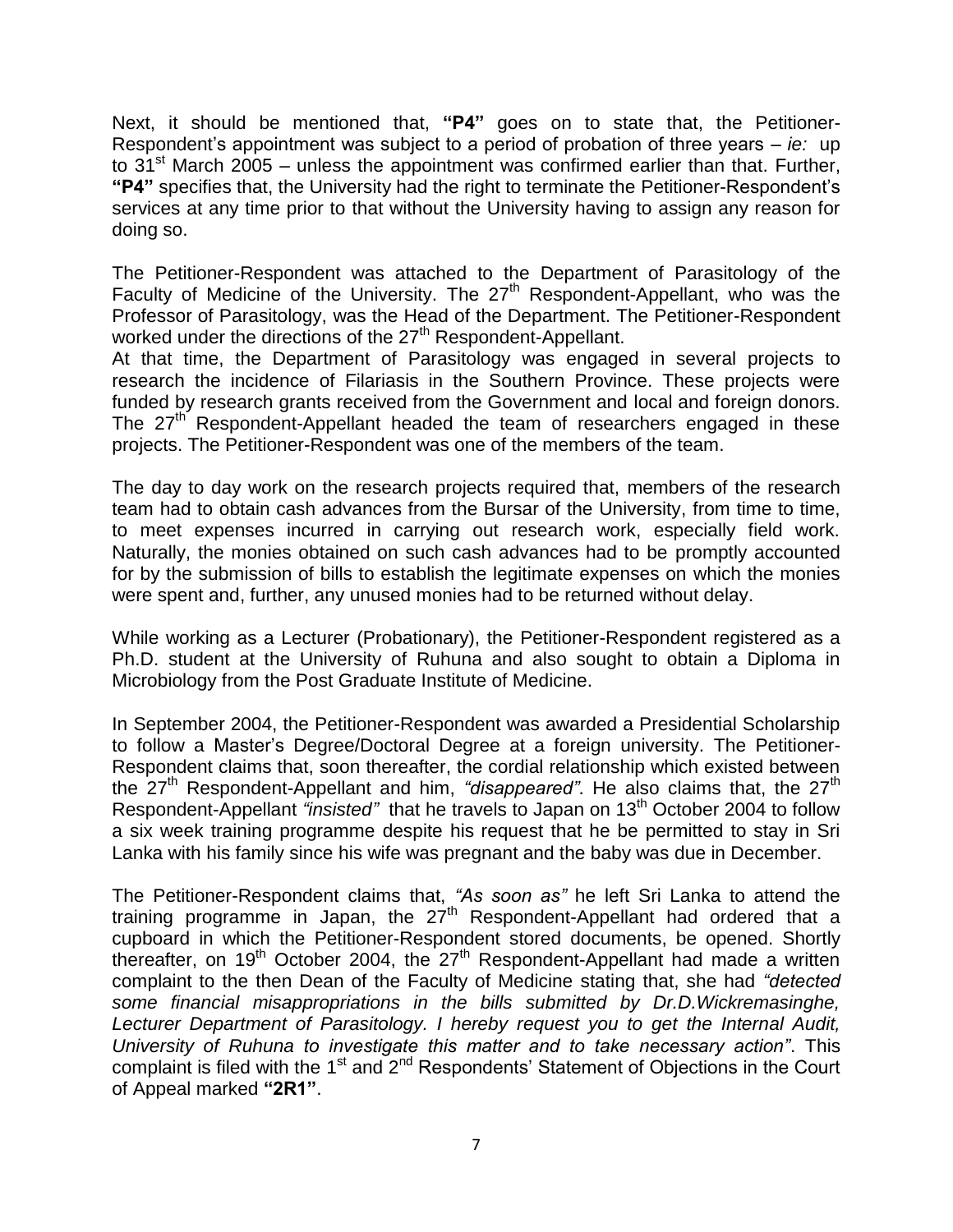Acting upon the 27<sup>th</sup> Respondent-Appellant's complaint and at the request of the then Dean of the Faculty of Medicine, the then Vice Chancellor of the University directed the Assistant Internal Auditor of the University [the 25<sup>th</sup> Respondent-Appellant] to carry out an audit investigation of two of the research projects. The Report dated  $10<sup>th</sup>$  March 2005 of the Assistant Internal Auditor was marked **"P10"** with the Petition. The entire Report with its Annexures has been filed with the  $1<sup>st</sup>$  and  $2<sup>nd</sup>$  Respondents' Statement of Objections marked **"2R2"**.

A perusal of this Report shows that, the first research project had a team of five researchers headed by the 27<sup>th</sup> Respondent-Appellant. The Petitioner-Respondent was a member of that team. The Report states that, the applicable regulations had not been followed when cash advances were taken and that two cash advances (of Rs.50,000/ and Rs.25,000/-) had not been accounted for/repaid despite a period of three-four months having lapsed. The Report also stated that, some bills submitted when accounting for cash advances had been fraudulently altered. The Report states that, a fraud had taken place.[වංචාවක් සිදුවී ඇති බව නිරීක්ෂණය කරමි.] Further, the Report states that, an unnecessarily large sum of money had been spent on the hire of vehicles for research work; that, applicable regulations had not been followed when vehicles were hired; and that some Claim Forms had been altered in a manner which made it impossible to determine the amounts of the payments made to the hirers.

Next, the Report states that, the second research project was carried out by only the Petitioner-Respondent under the supervision of the  $27<sup>th</sup>$  Respondent-Appellant. The Report states that, here too, applicable regulations had not been followed when cash advances had been taken and one cash advance (of Rs.10,000/-) had not been accounted for/repaid despite a period of five months having lapsed. The Report also stated that, there were discrepancies and fraudulent alterations in some of the bills submitted when accounting for cash advances and, further, that several bills submitted with regard to laboratory expenses, had been fraudulently altered. The Report states that, a fraud had taken place.[වංචාවක් සිදුවී ඇති බව නිරීක්ෂණය කරමි.] The Report also states that, irregularities similar to those which had occurred in the first research project, had taken place with regard to the hiring of vehicles for this second research project too.

The Report concludes that, there had been misconduct amounting to *"negligence"* and "*lack of integrity"* (as defined in Section 2:2:3 and Section 2:2:4 of Chapter XXII of the Universities Establishment Code) on the part of *"the relevant officers"* engaged in the two research projects. The Report recommended that, disciplinary action be taken against *"the relevant officers"*. [The full title of the "Universities Establishment Code" referred to in the Report is the "Establishments Code of the University Grants Commission and the Higher Educational Institutions". It will be referred to in this Judgment as the "Universities Establishments Code"].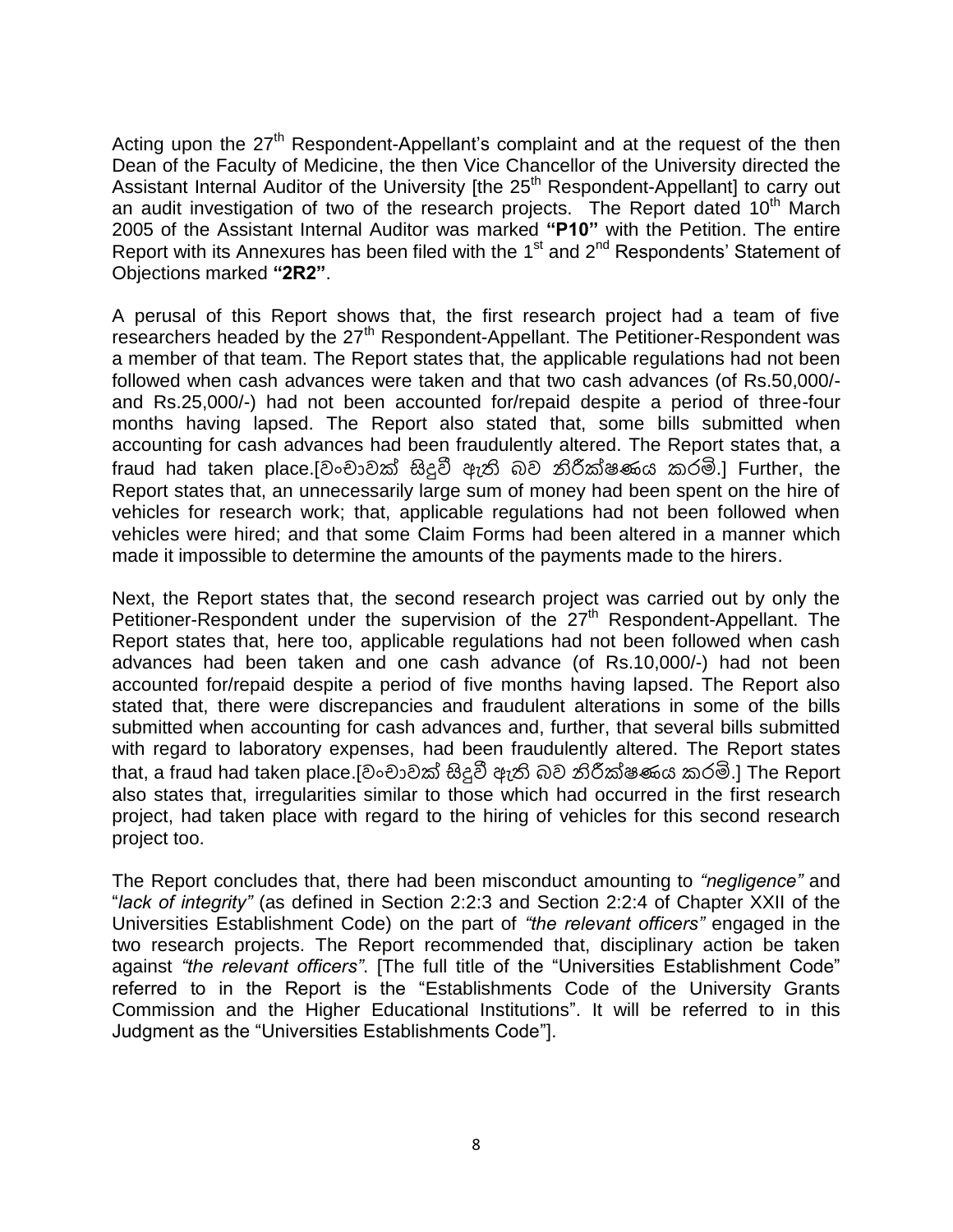It is to be noted that, the Report of the Assistant Internal Auditor does **not** identify the *"the relevant officers"* who committed the acts of misconduct and does **not** identify the *"the relevant officers"* against whom disciplinary action should be taken for "negligence" and "lack of integrity".

After the aforesaid Report of the Assistant Internal Auditor was submitted, there was a meeting of the Council of the University which took place on  $18<sup>th</sup>$  April 2005. The relevant extract of the minutes of this meeting was marked **"P11"** with the Petition and as "2R3" with the 1<sup>st</sup> and 2<sup>nd</sup> Respondents' Statement of Objections.

The extract reveals that, the then Vice Chancellor [*not* the 2<sup>nd</sup> Respondent-Appellant who later assumed the office] advised the Council that, the Assistant Internal Auditor had reported that **the Petitioner-Respondent had committed a fraud**. Thereafter, the Vice Chancellor had recommended that, disciplinary action be taken against the Petitioner-Respondent. [උඳකුලඳති කරුණු දක්වමින් වවදය පීඨයේ ඳර්යේෂණ වායාපෘතියක නිරත වෛදා දර්ශන විකුමසිංහ මහතා මුදල් වංචාවක් සම්බන්ධයෙන් අභ්යන්වර විණණක අංනය විසින් වාර්වා කර ඇති බවත් ඒ අනුව විනයානුකුලව කටයුතු කිරීමසට සිදුව ඇති බවත් ඳැවසීය ].

However, as observed earlier, the Report marked **"P10"** of the Assistant Internal Auditor did *not* state that the Petitioner-Respondent was guilty of a fraud. The Report only made findings with regard to *"the relevant officers"* engaged in the two research projects. It would be useful to reiterate that, the Petitioner-Respondent was one of a team of five engaged in the first research project, which was headed by the  $27<sup>th</sup>$ Respondent-Appellant. Although the second research project was carried out only by the Petitioner-Respondent, it was supervised by the  $27<sup>th</sup>$  Respondent-Appellant. Thus, the Assistant Internal Auditor"s Report did *not* single out or identify the Petitioner-Respondent as the miscreant.

In these circumstances, I regret to state that, the then Vice Chancellor's statement made to the Council, was factually incorrect.

The extract of the minutes goes on to record that, the Council discussed the issue and decided that, it should act in terms of the Report of the Assistant Internal Auditor and commence disciplinary proceedings against the Petitioner-Respondent by issuing a Charge Sheet to him. [මේ සම්බන්ධයෙන් සාකච්ඡා කළ පාලක සභාව අභාගන්තර විගණක පරීක්ෂණ වාර්තාවේ නිරීක්ෂණ අනුව විධිමත් විනය පරීක්ෂණයක් පැවැත්වීමට විශ්වවිදයාල ආයතන සංගුහයේ රෙගුලාසි අනුව විධිමත් චෝදනා පතුයක් නිකුත් කිරීමට පාලක සභාව අනුමැතිය දෙන ලදී ].

However, the extract of the minutes marked **"P11"**/**"2R3"** does not record that, the Report of the Assistant Internal Auditor was placed before the Council prior to the Council taking the aforesaid decision that a Charge Sheet should be issued to the Petitioner-Respondent.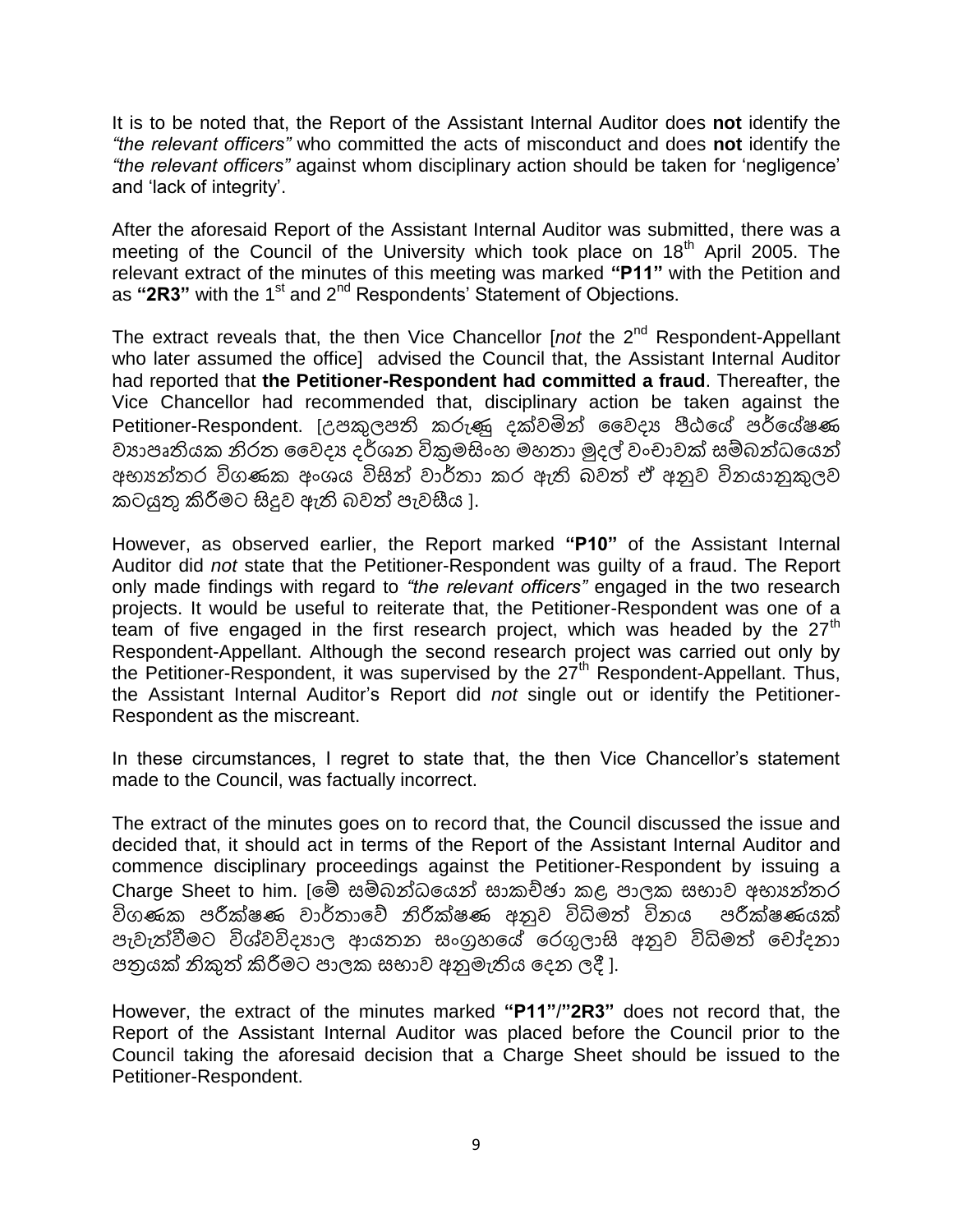In paragraph [32] of his Petition, the Petitioner-Respondent has averred that, the Assistant Internal Auditor"s Report marked **"P10"** was not placed before the Council. Although the  $1<sup>st</sup>$  and  $2<sup>nd</sup>$  Respondents-Appellants have denied the averments in that paragraph, they have not stated that, the Report was placed before the Council. I would think that, *if* the Assistant Internal Auditor"s Report had been placed before the Council, that fact would have been specifically recorded in the minutes. At the very least, the 1<sup>st</sup> and 2<sup>nd</sup> Respondents-Appellants would have expressly averred that fact, in their Statement of Objections.

In these circumstances, it can be reasonably concluded that, the Report marked **"P10"**  of the Assistant Internal Auditor was *not* placed before the Council and was *not* considered by the Council before it took a decision to commence disciplinary proceedings against the Petitioner-Respondent and issue a Charge Sheet to him.

This leads to the inescapable conclusion that, at the meeting held on  $18<sup>th</sup>$  April 2005, the Council took its aforesaid decision solely upon the aforesaid factually incorrect statement made to the Council by the then Vice Chancellor. Thus, the Council"s decision to commence disciplinary proceedings against the Petitioner-Respondent and issue a Charge Sheet to him, was taken based upon a false and mistaken premise.

At this point, it will be also relevant to highlight that, Section 8:1 read with Section 8:2 of Chapter XXII of the Universities Establishments Code makes it clear that, a decision to issue a Charge Sheet to an employee could be validly taken *"If the preliminary investigation discloses a prima facie case against the suspect person….. "*. This makes it essential that, the Council should have, properly and reasonably, arrived at an objective finding that a *prima facie* case against the Petitioner-Respondent had been disclosed. Section 8:2 makes it clear that, a Charge Sheet could be properly issued only if that requirement was first satisfied.

However, in the present case, the Assistant Internal Auditor"s Report marked **"P10"** [which must be taken as the report of the preliminary investigation] did *not* identify that the Petitioner-Respondent was the specific person who committed the acts of misconduct. Instead, the Report marked **"P10"** only places culpability at the door of *"the relevant officers"* and makes *no* specific finding against the Petitioner-Respondent.

In these circumstances, it appears to me that, a *prima facie* case had *not* been made out against the Petitioner-Respondent when the Council decided, on 18<sup>th</sup> April 2005, to issue a Charge Sheet to him. It will follow that, under and in terms of the requirements of Section 8:2 of Chapter XXII of the Universities Establishments Code, there was *no* valid ground upon which the Council could have properly decided to issue a Charge Sheet to the Petitioner-Respondent. As mentioned earlier, the Council took this decision based upon a false and mistaken premise.

For the aforesaid reasons, I am of the view that, the decision taken by the Council, on 18<sup>th</sup> April 2005, to issue a Charge Sheet to the Petitioner-Respondent, was ultra vires.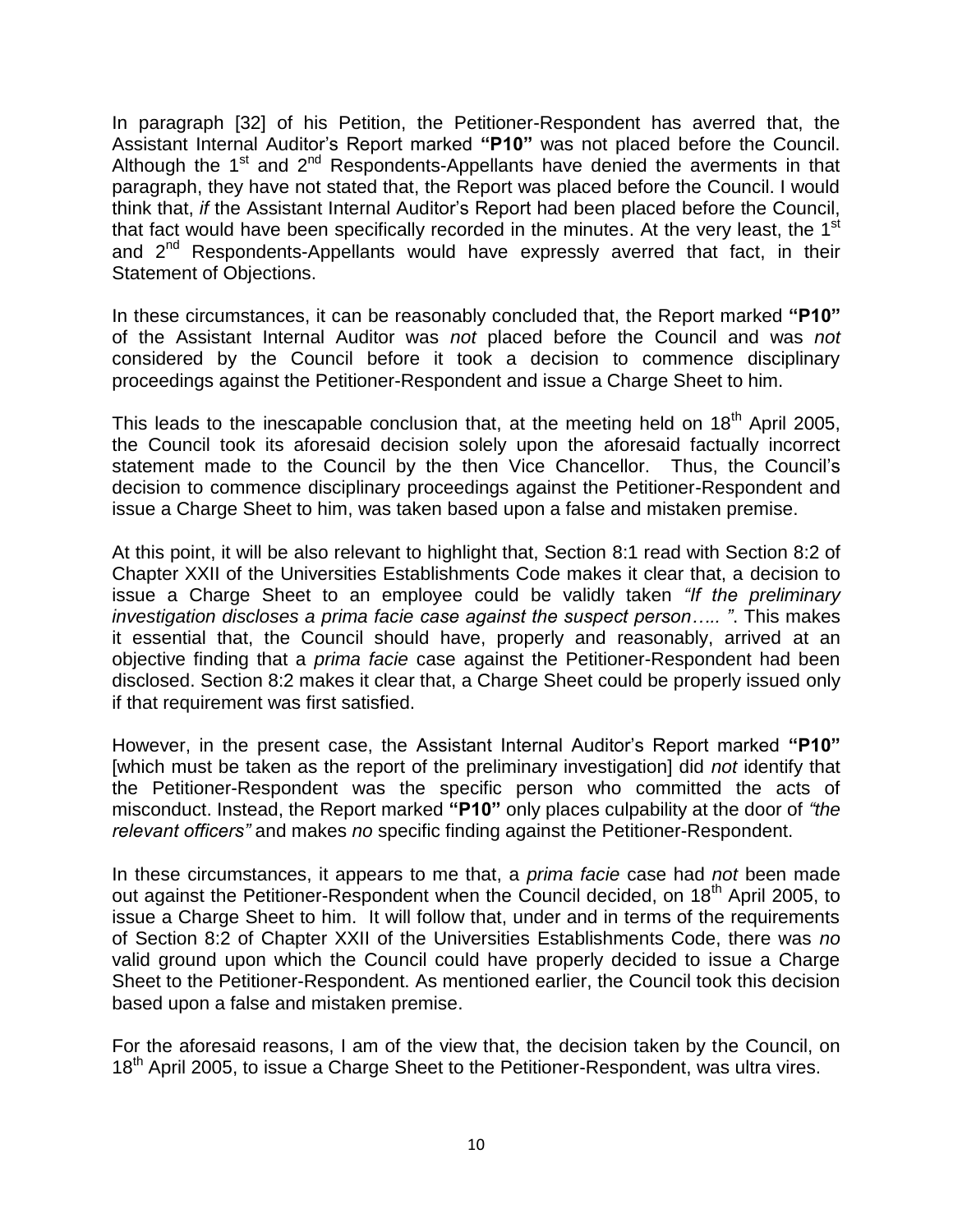In any event, a Charge Sheet dated 18<sup>th</sup> August 2005 was later *issued* to the Petitioner-Respondent. It has been filed with the Petition marked **"P13"**. This Charge Sheet is signed by the then Vice Chancellor. It sets out six Charges made against the Petitioner-Respondent, which relate to the alleged alteration of bills, discrepancies in bills and discrepancies in claims for payment of expenses.

In the first paragraph of the Charge Sheet, the then Vice Chancellor has stated that, the Petitioner-Respondent is required to show cause as to why disciplinary action should not be taken and the Petitioner-Respondent be punished in terms of Section 4:1:2 of Chapter XXII of the Universities Establishment Code on account of the Petitioner-Respondent being guilty of the Charges set out in the Charge Sheet. The then Vice Chancellor goes on to state that, he issues the Charge Sheet upon directions given to him by the Council of the University under and in terms of Section 8.2 of Chapter XXII of the Universities Establishment Code.

In paragraphs [49] and [50] of his Petition to the Court of Appeal, the Petitioner-Respondent submits that the aforementioned first paragraph of the Charge Sheet marked **"P13"** makes it clear that, the proposed Charge Sheet was *not* considered and approved by the Council before it was issued by the then Vice Chancellor. In paragraphs [18] and [19] of their Statement of Objections in the Court of Appeal, the 1st and 2<sup>nd</sup> Respondents-Appellants have replied with a general denial of these averments. Thereafter, the Respondents-Appellants, somewhat ambiguously, state that, *"….. all the*  decisions were made by the Council as is clear from the Council meetings." But, the 1<sup>st</sup> and 2nd Respondents-Appellants have *not* averred that, in fact, the proposed Charge Sheet was placed before the Council and was considered and approved by the Council *before* it was issued by the then Vice Chancellor.

More significantly, in the usual course of procedure, it was only at a meeting of the Council, that the Council could have had the opportunity of considering and approving a proposed Charge Sheet *before* it was issued. However, the Respondents-Appellants do *not* claim that, such a meeting took place. The significance of the Respondents-Appellants' silence is telling. Particularly so, in the light of their statement that, all decisions taken by the Council are clear from the proceedings of the *meetings* of the Council. *If*, in fact, the Council had, at a meeting, considered and approved the proposed Charge Sheet before it was issued by the then Vice Chancellor, the 1<sup>st</sup> and .<br>2<sup>nd</sup> Respondents-Appellants would have, no doubt, established that by producing an extract of the minutes of the meeting where that happened. But, they have been unable to do so.

In these circumstances, it can be reasonably concluded that, the Council did *not* consider or approve the Charge Sheet marked **"P13"** *before* it was issued by the then Vice Chancellor.

When he received the Charge Sheet, the Petitioner-Respondent denied that he was quilty of the Charges of Misconduct. This was done by his letter dated  $17<sup>th</sup>$  November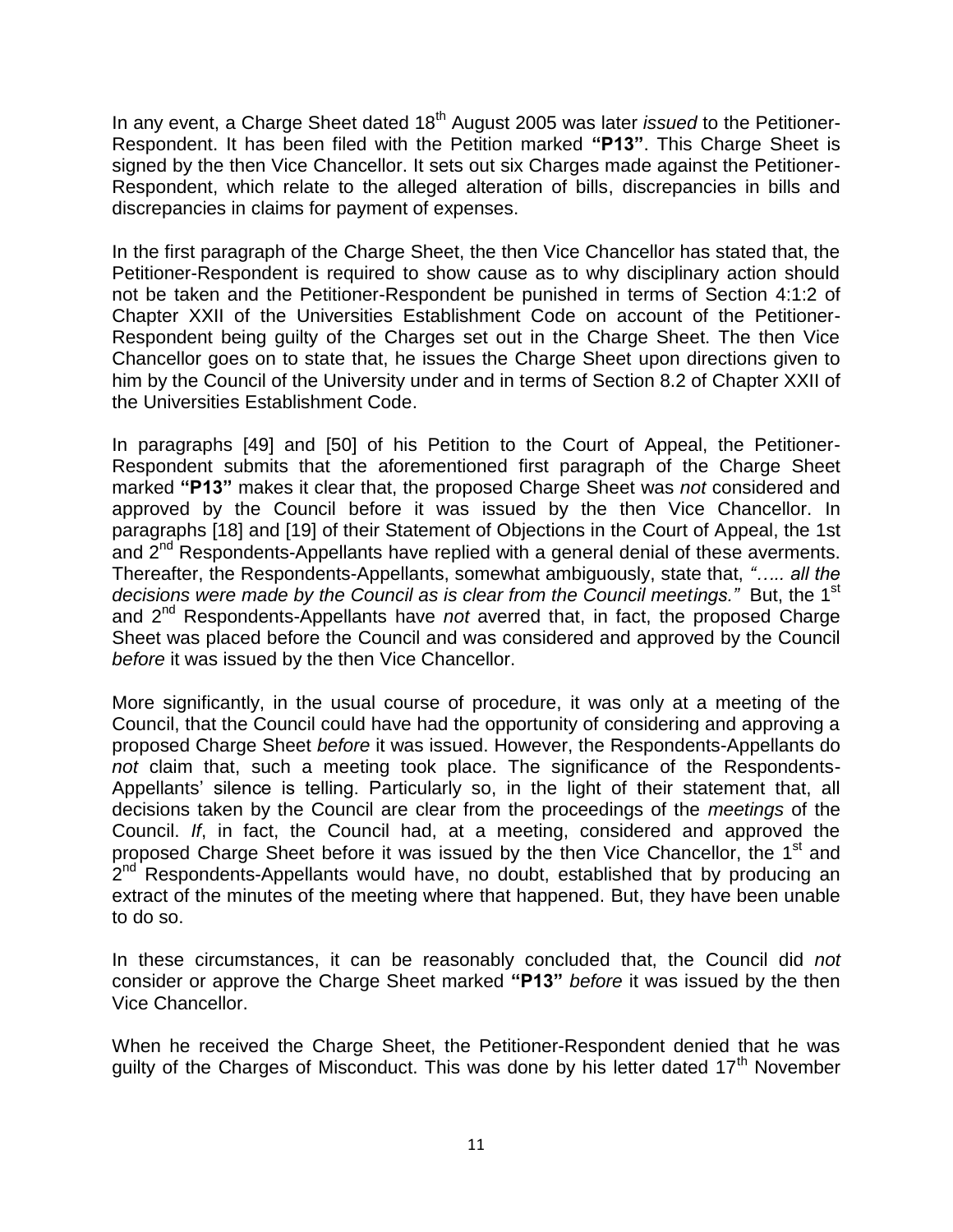2005 addressed to the then Vice Chancellor, which is filed with the Petition marked **"P14"**.

The letter marked **"P14"** was tabled at the meeting of the Council held on 21st November 2005. The extract of the minutes of this meeting, which has been filed with the Petition marked "P17" [and with the 1<sup>st</sup> and 2<sup>nd Respondents-Appellant's '</sup> Statement of Objections marked **"2R7"**] reveals that, the Council considered the Petitioner-Respondent"s reply marked **"P14"** and approved the holding of a disciplinary inquiry against the Petitioner-Respondent and appointed the  $26<sup>th</sup>$  Respondent-Respondent as the Inquiring Officer. The 26<sup>th</sup> Respondent-Respondent was an Inquiring Officer authorised by the Ministry of Public Administration and Home Affairs to conduct disciplinary inquiries of this nature. [වෛදා පීඨයේ පර්යේෂණ වාාපෘතියක අකුමිකතාවයන්: මෙයට අදාළව චෝදනා පතුයට පිළිතුරු ලැබී ඇති බවත්, එම පිළිතුරු පාලක සභාව සලකා බැලීමෙන් පසු මේ සඳහා විධිමත් විනය පරීක්ෂණයක් පැවැත්වීමට පාලක සභාවට අනුමැතිය දෙන ලදී. ඒ අනුව රාජා පරිපාලන චකුලේඛය අනුව එම්. ගොඩහේවා මහතා පත් කිරීමට ද පාලක සභාව අනුමැතිය යදන ලදී. ]

The extract of the minutes of the meeting held on 21<sup>st</sup> November 2005 marked "P17" does not state that, the Charge Sheet marked **"P13"** [which had been issued by then] was placed before the Council at that meeting either. A perusal of the 1<sup>st</sup> and 2<sup>nd</sup> Respondents-Appellants" Statement of Objections, shows that, they do not claim that, the Charge Sheet was placed before the Council at this meeting and considered by the Council, before the Council decided to hold a disciplinary inquiry against the Respondent-Petitioner.

In these circumstances, it can be also reasonably concluded that, the Council did *not* consider the Charge Sheet marked **"P13"** before it decided, at its meeting held on 21st November 2005, to hold a disciplinary inquiry against the Respondent-Petitioner.

The disciplinary inquiry commenced on  $12<sup>th</sup>$  December 2005 and ended on  $22<sup>nd</sup>$ November 2006 with 20 dates of inquiry. The 26<sup>th</sup> Respondent-Respondent was the Inquiring Officer. The University was represented by a prosecuting officer of its choice. The Petitioner-Respondent was represented by a defending officer of his choice. The Assistant Internal Auditor, the  $27<sup>th</sup>$  Respondent-Appellant, another member of the research team on the first research project and the Respondent-Petitioner gave evidence. 63 documents were produced in evidence. At the conclusion of the inquiry, the parties tendered their written submissions. These facts are evident from the Report dated  $10<sup>th</sup>$  May 2007 of the Inquiring Officer, which has been filed with the Statement of Objections marked **"2R8"**. The Inquiring Officer"s Report is addressed to the then Vice Chancellor.

A perusal of this Report marked **"2R8"** shows that, the Inquiring Officer had considered the evidence placed before him and the submissions made to him. Having done so, the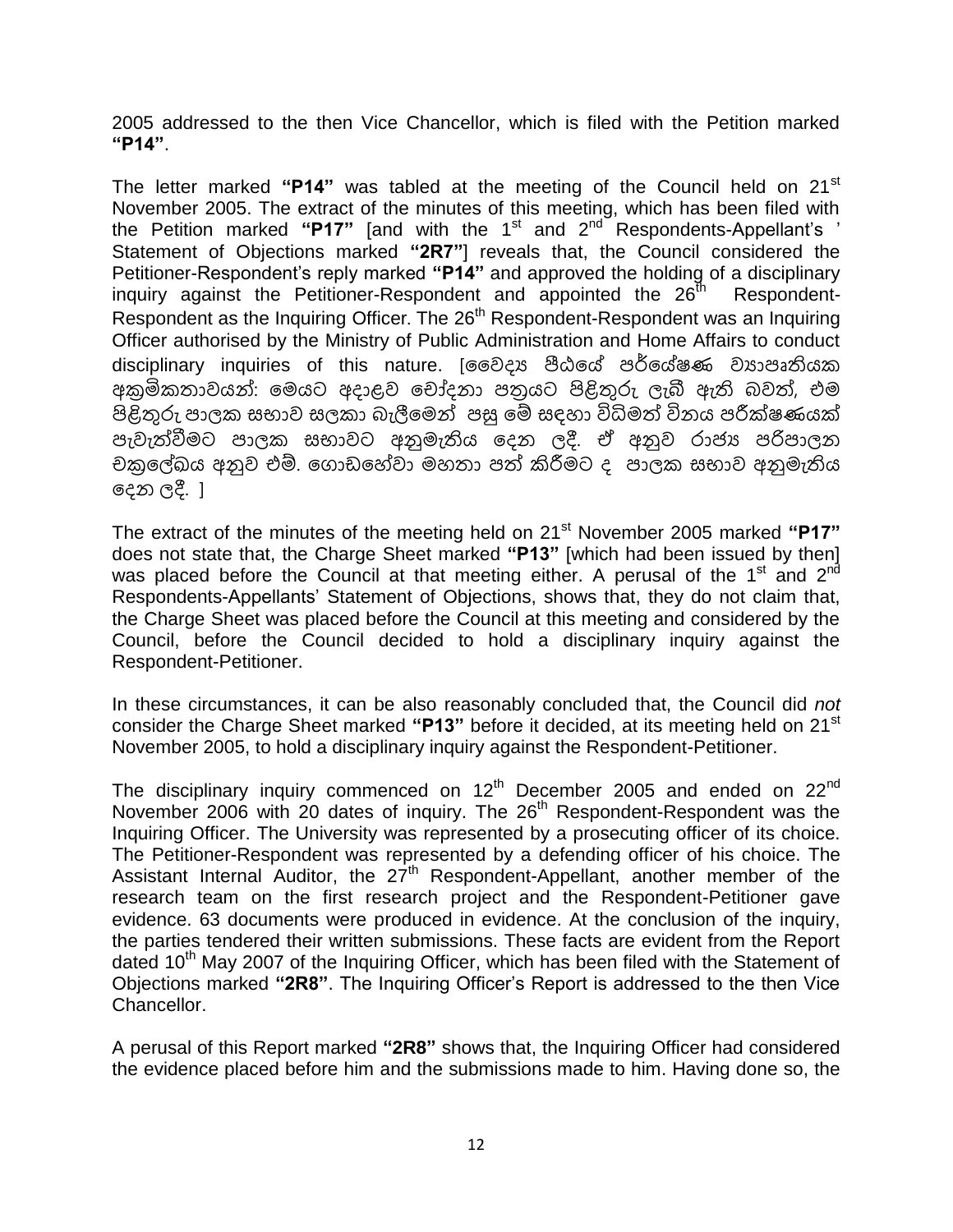Inquiring Officer has concluded that, the six Charges against the Petitioner-Respondent had *not* been proved.

In addition to this determination, the Inquiring Officer has commented that, there had been a cordial teacher-student relationship between the 27<sup>th</sup> Respondent-Appellant and the Petitioner-Respondent [ගුරුයණෝල සම්බන්ධවාවයක්] but that, this relationship had soured. The Inquiring Officer has commented that, since then, the  $27<sup>th</sup>$  Respondent-Appellant and the Petitioner-Respondent had been hostile towards each other.

Four days after the Inquiring Officer"s Report marked **"2R8"** was submitted, it was considered by the Council at its meeting held on 14<sup>th</sup> May 2007. An extract of the minutes of the meeting relating to the Council"s discussions and decision with regard to the Report and the disciplinary action to be taken against the Petitioner-Respondent, has been filed with the Petition marked **"P23A"** and with the Statement of Objections marked **"2R9"**. The extract is lengthy and need not be reproduced in this Judgment.

The salient facts to be related with regard to the Council"s discussions and decision, as reflected in this extract of the minutes, are:

- (i) The Vice Chancellor placed, before the Council, the Inquiring Officer"s Report and the entire record of the disciplinary inquiry, including the proceedings which set out the evidence, the documents which were produced and the written submissions;
- (ii) The Council had a lengthy discussion with regard to the Inquiring Officer"s Report;
- (iii) After having considered the Inquiring Officer"s Report and the evidence, the Council rejected the Inquiring Officer"s determination that, the first, second, fifth and sixth Charges against the Petitioner-Respondent had not been proved;
- (iv) The Council decided that, the evidence led at the disciplinary inquiry was adequate to prove the first, second, fifth and sixth Charges against the Petitioner-Respondent;
- (v) The Council decided to act in terms of Section 12.1 of Chapter XXII of the Universities Establishment Code and revise the Inquiring Officer"s Report and determine that, the Petitioner-Respondent was guilty of the misconduct set out in the first, second, fifth and sixth Charges [ඉහව කී කරුණු සැලකිල්ලට ගත් පාලක සභාව විශ්වවිදාාලීය ආයතන සංගුහයේ xxii වන පරිච්ඡේදයේ 12.1 උඳවණන්තියට අනුව චූදිවට එයරහිව ඇති යචෝදනාවන් කිහිඳයක් ඔප්පු කිරීමට පුමාණවත් සාක්ෂි ඉදිරිපත් වී ඇති හෙයින් පරීක්ෂණ වාර්තාව පුතිශෝධනය කිරීමට තීරණය කරන ලදී. ඒ අනුව චෝදනා අංක 1,2,5,හා 6 චෝදනා ඔප්පු වී ඇති බවට පාලක සභාව නිගමනය කරන ලදී];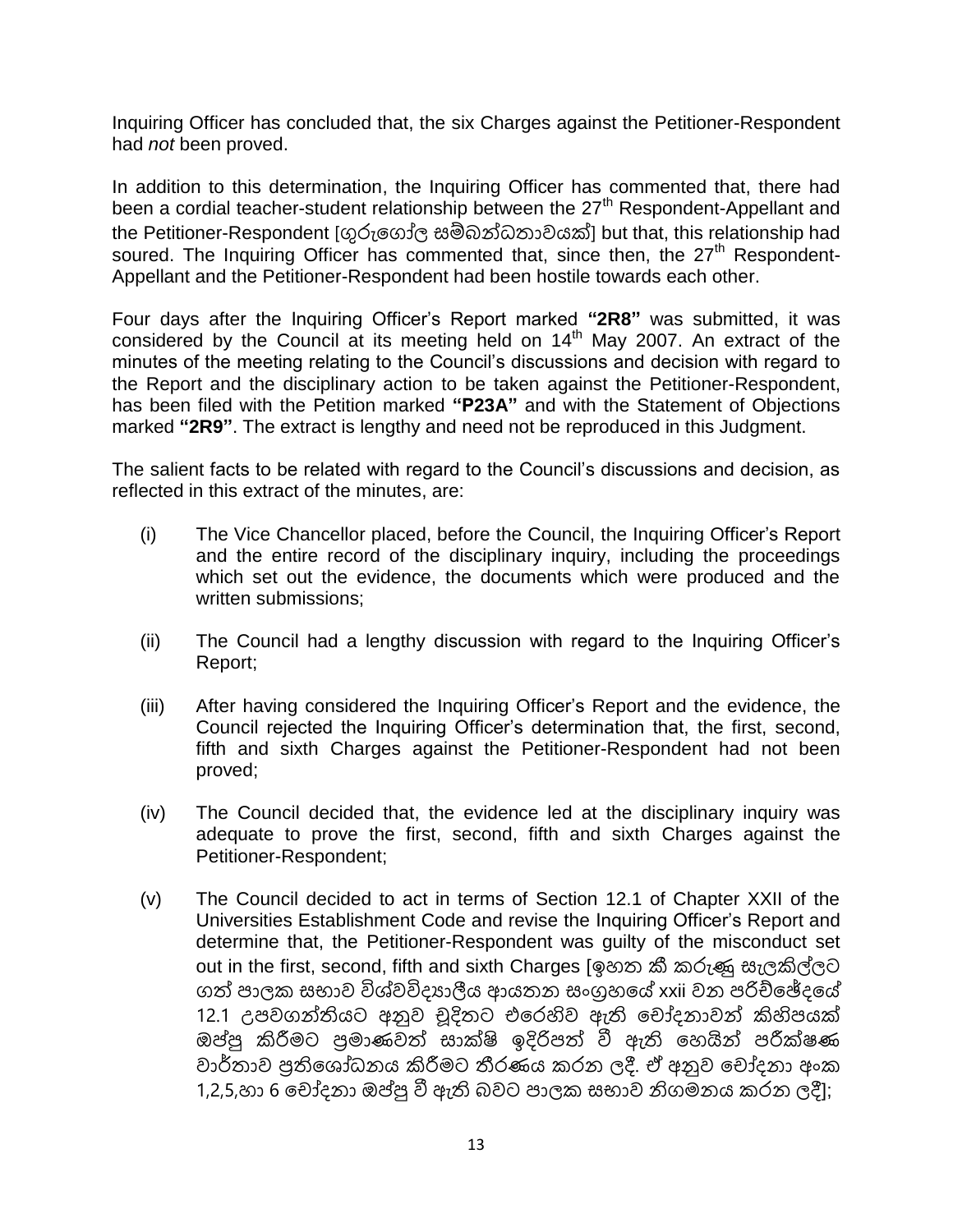- (vi) The Council decided that, since the Petitioner-Respondent was subject to a period of probation, the aforesaid misconduct on his part merited the termination of his services, in terms of Section 4:1:2 of Chapter XXII of the Universities Establishment Code;
- (vii) The Council decided to the terminate the services of the Petitioner-Respondent with effect from 15<sup>th</sup> May 2005;
- (viii) The Council noted that, Ministry of Public Administration and Home Affairs prepares the list of authorised Inquiring Officers and decided to advise the Secretary of the Ministry that, the Inquiring Officer had conducted the Disciplinary Inquiry in a biased manner.

In pursuance of the aforesaid decisions, the Vice Chancellor [the  $2<sup>nd</sup>$  Respondent-Appellant who had succeeded to that office] issued a letter dated  $15<sup>th</sup>$  May 2015 terminating the services of the Petitioner-Respondent. This letter has been filed with the Petition marked **"P23"**.

As mentioned above, the Council purported to act in terms of the power conferred upon it by Section 12.1 of Chapter XXII of the Universities Establishments Code when the Council decided to revise the Inquiring Officer"s Report and hold that, the first, second, fifth and sixth Charges against the Petitioner-Respondent had been proved.

However, Section 12:1 and 12:2 of Chapter XXII of the Universities Establishments Code state:

- *"12:1 The Disciplinary Authority is free to accept or reject or revise any or all of the findings of the Tribunal/Inquiry Officer.*
- *12:2 If the Disciplinary Authority requires further clarification on any point, he may refer the matter back to the Tribunal/Inquiry Officer. Or for further inquiry as necessary. If circumstances justify, the Disciplinary Authority may quash any inquiry proceedings and order a fresh inquiry."* .

Section 12:1 certainly empowered the Council to decide to "*reject"* the Inquiring Officer"s determination that, the first, second, fifth and sixth Charges against the Petitioner-Respondent had not been proved, provided the Council had reasonable grounds to reach that conclusion.

However, I do not think that, the authority given to the Council by Section 12:1 to *"revise"* the determination of the Inquiring Officer can be reasonably or properly taken as empowering the Council to reject the Inquiring Officer"s determination and then immediately proceed to substitute its own and entirely different determination in place of the Inquiring Officer"s determination.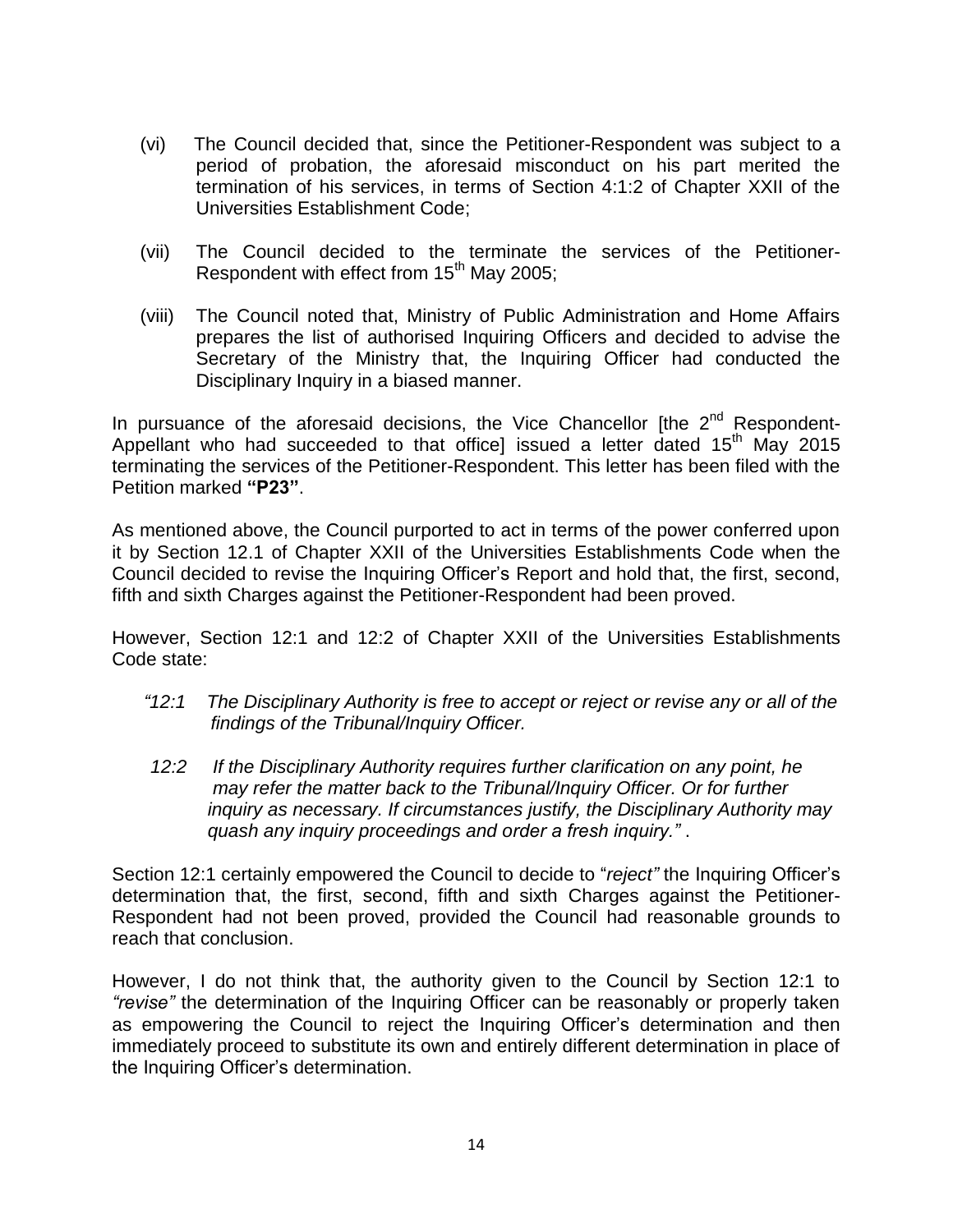It is clear to me that, when the Council decided to reject the Inquiring Officer's determination, the Council was required to act in terms of Section 12:2 and refer the matter back to the Inquiring Officer for *"further inquiry"* or *"quash"* the Report marked **"2R8"** of the Inquiring Officer and order a *"fresh inquiry"*.

Accordingly, I am of the view that, the aforesaid decisions taken by the Council, at its meeting on 14<sup>th</sup> May 2007, to determine that, the Petitioner-Respondent was quilty of the misconduct set out in the first, second, fifth and sixth Charges; and to, therefore, terminate his employment; were manifestly unreasonable, ultra vires and are bad in Law.

There is another aspect of the events which requires to be mentioned. This is:

(a) As set out above, the Petitioner-Respondent had been awarded a Presidential Scholarship to follow a Masters" Degree/Doctoral Degree at a foreign university.

However, more than two months prior to the Assistant Internal Auditor finalizing his Report marked **"P10"**, the then Dean of the Faculty of Medicine, [who is the 2<sup>nd</sup> Respondent-Appellant in this Appeal], had written a letter dated  $04<sup>th</sup>$  January 2005 to the Additional Secretary to Her Excellency, the President stating that, the Petitioner-Respondent "*…. is under investigation by the University of Ruhuna for serious misappropriation of funds….*and requesting that, the scholarship be withheld until a final decision can be taken after *"the completion of the formal disciplinary inquiry*".

This letter, which has been filed with the Petition marked **"P9"** reveals that, long before the Assistant Internal Auditor had submitted his Report, the 2<sup>nd</sup> Respondent-Appellant had decided that, a formal disciplinary inquiry should be held against the Petitioner-Respondent. This raises the inference that, the 2<sup>nd</sup> Respondent-Appellant had `pre-judged' that the Petitioner-Respondent was guilty of misappropriation of funds or, at the very least, that there was *prima facie* case to such effect.

Subsequently, the 2<sup>nd</sup> Respondent-Appellant participated as a member of the Council, at the meeting held on  $21^{st}$  November 2005, when the Council decided to hold a disciplinary inquiry against the Petitioner-Respondent.

The 2<sup>nd</sup> Respondent-Appellant was later appointed Vice Chancellor and he presided over the Council, at the meeting held on 14<sup>th</sup> May 2007, when the Council decided to reject the Report of the Inquiring Officer, hold the Petitioner-Respondent guilty of four Charges and terminate his services.

I am of the view that, in the aforesaid circumstances, the  $2^{nd}$  Respondent-Appellant should not have participated as a member of the Council, at the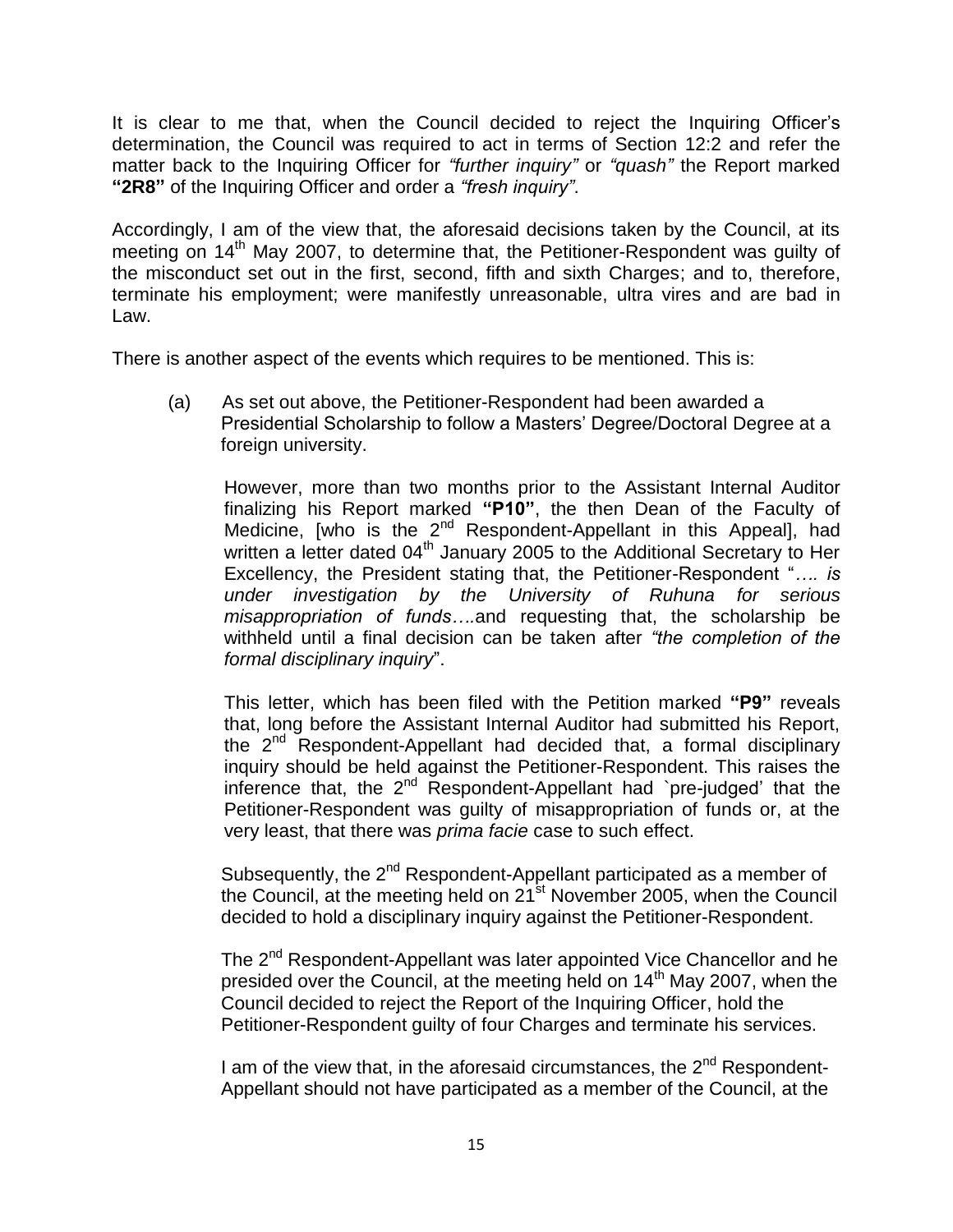meeting held on 21<sup>st</sup> November 2005. In particular, the 2<sup>nd</sup> Respondent- Appellant should not have presided over the Council, at the meeting held on 14<sup>th</sup> May 2007. The Council and the 2<sup>nd</sup> Respondent-Appellant should have observed the golden rule set out in Lord Hewart"s dictum in R vs. SUSSEX JUSTICES [1924 1KB 256 at p.259] that, *"Nothing is to be done which creates even a suspicion that there has been an improper interference with the course of justice"*;

 (b) Next, long before the Council decided to hold a disciplinary inquiry against the Petitioner-Respondent, the 27<sup>th</sup> Respondent-Appellant, in her capacity as the Head of the Department of Parasitology, had written two letters dated 04th August 2005 and 07<sup>th</sup> September 2005 to the Post Graduate Institute of Medicine stating that, she was unable to recommend the Petitioner-Respondent to register to obtain a Post Graduate Diploma in Medical Microbiology. The 27<sup>th</sup> Respondent-Appellant has gone on to state, with regard to the Petitioner-Respondent, *"Very soon he will face a formal inquiry by the university*" and that, the 27<sup>th</sup> Respondent-Appellant *"…. is unable to give a good certificate or recommend a fraudulent Probationary Lecturer of this caliber* …..*"*. These two letters have been filed with the Petition marked **"P12"** and **"P15"**.

These letters marked "P12" and "P15" reveal that, the 27<sup>th</sup> Respondent- Appellant had known that a disciplinary inquiry would be held against the Petitioner-Respondent long before the Council had decided to do so. The letters also reveal that, even before a disciplinary inquiry reached a finding on whether or not the Charges against the Petitioner-Respondent had been established, the 27<sup>th</sup> Respondent-Appellant did not hesitate to state to the Post Graduate Institute of Medicine that, the Petitioner-Respondent was a fraudulent man of low caliber.

The  $27<sup>th</sup>$  Respondent-Appellant wrote another letter dated  $09<sup>th</sup>$  May 2007 to the Vice Chancellor [the 2<sup>nd</sup> Respondent-Appellant]. This letter is part of the document marked **"27R12"** filed with her with the Statement of Objections in the Court of Appeal. In this letter, the  $27<sup>th</sup>$  Respondent- Appellant makes several complaints against the Petitioner-Respondent. She goes on to state that, *"I was not at all satisfied about the conduct of the Inquiry Officer who appeared to be biased towards the accused and obstructive towards me"* and *"At this juncture I wish to document that I am inclined to have no faith in the inquiry and the final report to be submitted"*.

The 27<sup>th</sup> Respondent-Appellant has despatched copies of this letter to all the members of the Council. This letter has sent just a few days before the Council was scheduled to meet on  $14<sup>th</sup>$  May 2007.

The 27<sup>th</sup> Respondent-Appellant was a senior academic holding professorial rank who undoubtedly wielded considerable influence in the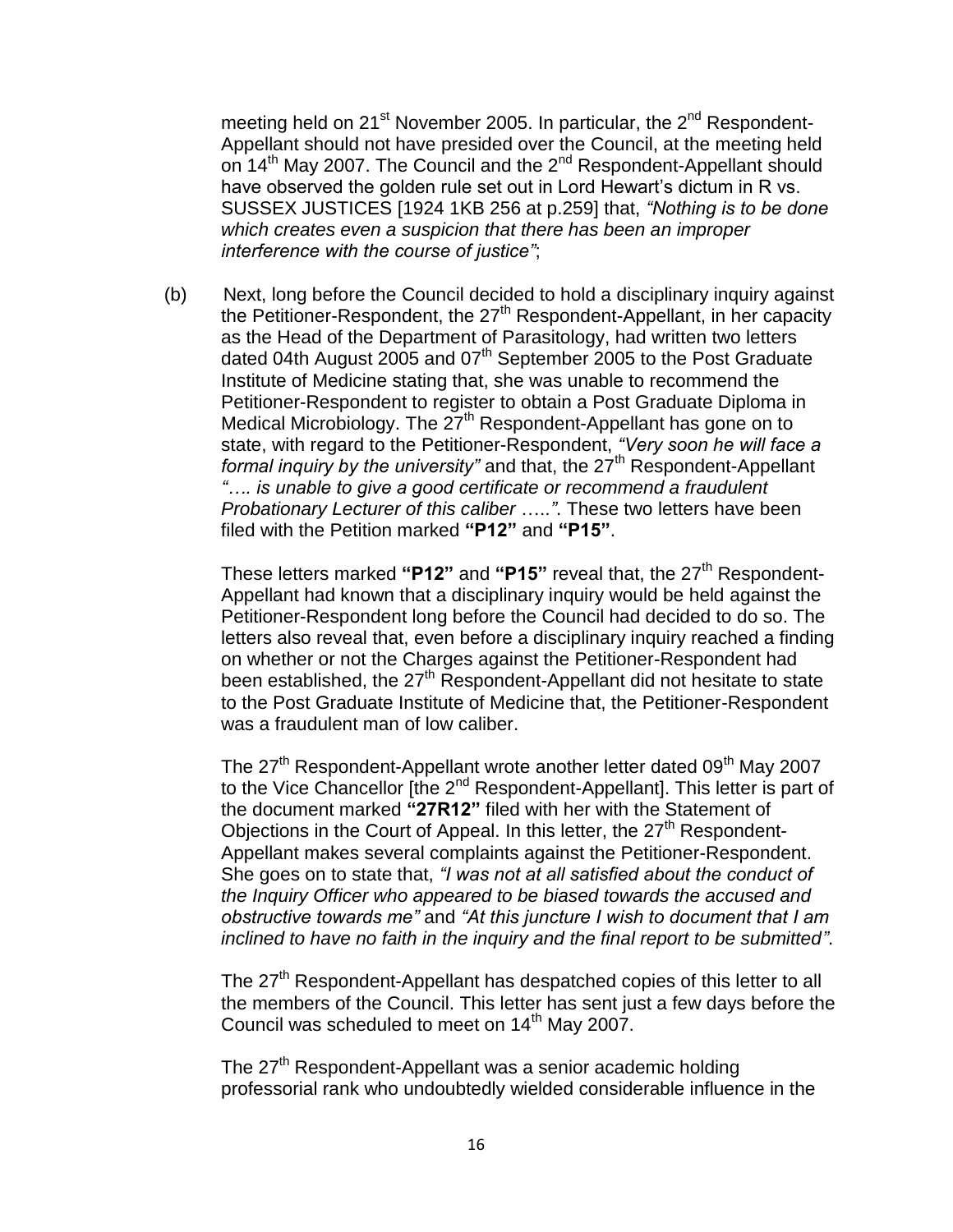University of Ruhuna. Further, the 27<sup>th</sup> Respondent-Appellant's husband, who is the 11<sup>th</sup> Respondent-Respondent, was also a professor at the same University and was a member of the Council of the University.

In these circumstances, it is not unreasonable to suspect that, the  $27<sup>th</sup>$  Respondent-Appellant"s unfavourable perception of the Petitioner- Respondent is likely to have influenced the manner in which the Council dealt with him. Further, it is very probable that, the 27<sup>th</sup> Respondent-Appellant's aforesaid letter dated  $09<sup>th</sup>$  May 2007 was in the minds of the members of the Council when they decided, on 14<sup>th</sup> May 2007, to reject the Report of the Inquiring Officer, hold the Petitioner-Respondent guilty of four Charges and terminate his services.

(c) A perusal of the minutes of the meeting of the Council held on  $14<sup>th</sup>$  May  $2007$  shows that, the 11<sup>th</sup> Respondent-Respondent [the 27<sup>th</sup> Respondent- Appellant"s husband] recused himself from participating at that meeting when the issue of the Petitioner-Respondent was discussed. Thereby, the 11<sup>th</sup> Respondent-Respondent himself has recognised fact that, he should not participate in discussions of the Council regarding disciplinary action being taken against the Petitioner-Respondent.

However, prior to that, the 11<sup>th</sup> Respondent-Respondent did participate in the meetings of the Council held on 18<sup>th</sup> April 2005 and 21<sup>st</sup> November 2005 at which the Council decided to issue a Charge Sheet to the Petitioner-Respondent and to hold a Disciplinary Inquiry against him.

It can be reasonably concluded that, the circumstances set out in (a), (b) and (c) above, when taken together, are sufficient to raise a suspicion that, there was real likelihood of bias in the manner in which disciplinary action was taken by the Council against the Petitioner-Respondent.

In this connection, it is apt to cite Fernando J in DISSANAYAKE vs. KALEEL [1993 2 SLR 135 at p.204] who stated that, a likelihood of bias would be held to exist, *"….. if there are circumstances which in the opinion of the court would lead a reasonable man to think it likely or probable that the adjudicator would or did favour one side unfairly".*

In his Petition to the Court of Appeal, the Petitioner-Respondent urged that, he was entitled to the aforesaid Writs of Certiorari on, *inter alia*, the following grounds:

(a) That, since he was a "teacher" employed by the University as defined in Section 147 of the Universities Act No. 16 of 1978, his `Disciplinary Authority" was the Council of the University, as specified by Section 45 (2) (xii) of the same Act.

> The Petitioner-Respondent contended that, therefore, the Council was mandatorily required to have first considered and approved the Charge Sheet *before* it was issued. He submits that, the Council could not lawfully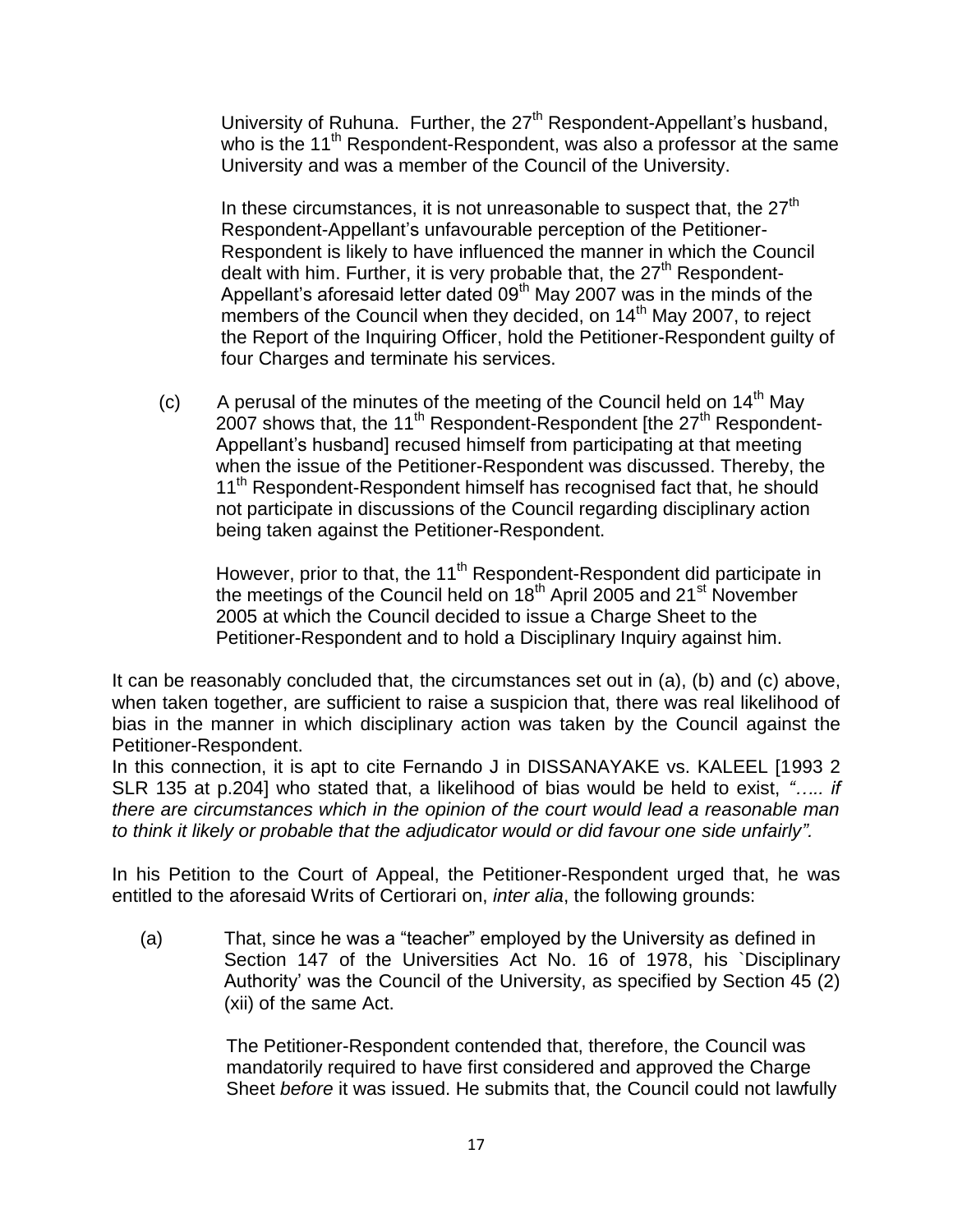delegate the power of issuing the Charge Sheet to the Vice Chancellor. He submitted that, however, the Council had not considered and approved the Charge Sheet *before* it was issued and that, this omission rendered the Charge Sheet marked **"P13"** null and void;

- (b) That, the Council had misinterpreted evidence and failed to consider relevant evidence, before taking its decision to terminate the employment of the Petitioner-Respondent and that this decision of the Council was unreasonable, arbitrary and illegal;
- (c) That, the  $2^{nd}$  Respondent-Appellant and the  $27<sup>th</sup>$  Respondent-Appellant were biased against the Petitioner-Respondent and that they unduly influenced the Council against the Petitioner-Respondent and that, in these circumstances, the decision of the Council was biased;
- (d) That, the fact that, the 11<sup>th</sup> Respondent-Appellant [who was the husband of the 27<sup>th</sup> Respondent-Appellant] participated in the meetings of the Council held on  $18<sup>th</sup>$  April 2005 and  $21<sup>st</sup>$  November 2005, violated the Rule of Natural Justice enunciated in the maxim *"Nemo judex in sua causa"*;

In their Statement of Objections in the Court of Appeal, the  $1<sup>st</sup>$  and  $2<sup>nd</sup>$  Respondents-Appellants urged, *inter alia*: that, since the Petitioner-Respondent was on probation at the time his employment was terminated, he is not entitled to any reliefs; that, *"it was the decision of the Council as a whole, to issue a charge sheet to the Petitioner based on the Audit Report"* and *"all the decisions were made by the Council as is clear from the Council meetings"* and *"at the 231st Council meeting the Council approved the*  decision to issue charges"; that, the 11<sup>th</sup> Respondent-Respondent did not *"get involved*" *in"* the decisions taken by the Council to issue a Charge Sheet to the Petitioner-Respondent and to hold a disciplinary inquiry against him; and that, the Council had considered and discussed the Inquiring Officer"s Report and the evidence and was entitled to act in terms of Section 12.1 of Chapter XXII of the Universities Establishment Code and revise the Inquiring Officer"s determinations and find the Petitioner-Respondent guilty of the first, second, fifth and sixth Charges.

In a lengthy Statement of Objections in the Court of Appeal, the 27th Respondent-Appellant takes up positions on the same lines as those urged by the  $1<sup>st</sup>$  and  $2<sup>nd</sup>$ Respondents-Appellants. She also states that, the Inquiring Officer was hostile to her and was partial towards the Petitioner-Respondent. The 27th Respondent-Appellant makes several allegations against the professionalism and competence of the Petitioner-Respondent. She highlights her own contribution to the research projects conducted by the Department of Parasitology, her many academic achievements and her high academic status and renown. She states that, she duly reported the irregularities she detected which indicated financial misappropriations by the Petitioner-Respondent. She stated that, she had a duty to write the letters marked **"P12"** and **"P15"**.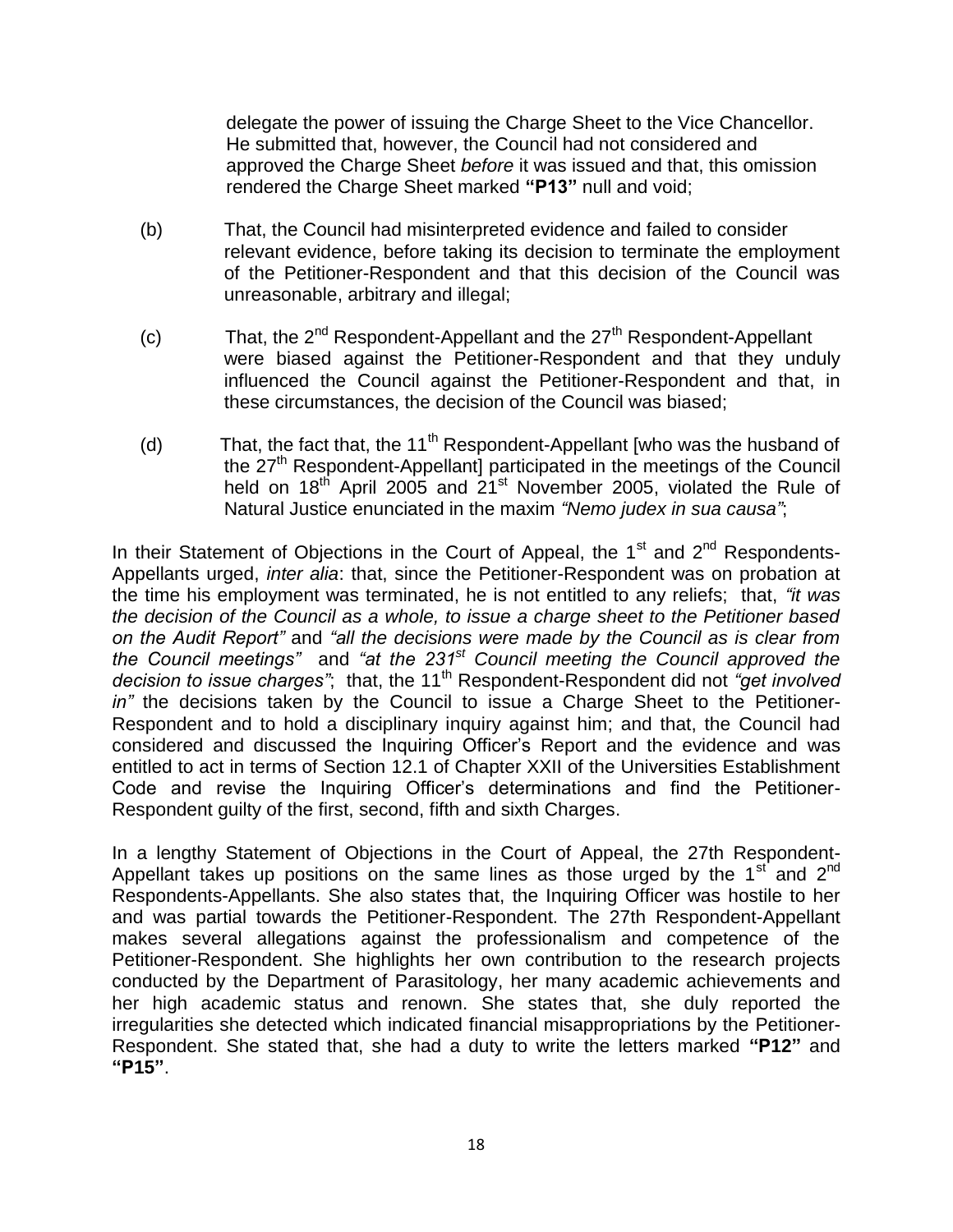In his Statement of Objections in the Court of Appeal, the 26th Respondent-Respondent [Inquiring Officer] states that he properly analyzed the evidence placed before him at the disciplinary inquiry and correctly determined that, the Charges against the Petitioner-Respondent had not been proved.

In the Court of Appeal, Sri Skandarajah J held that, the failure of the Council of the University to consider or approve the Charge Sheet marked **"P13"** before it was issued by the then Vice Chancellor, resulted in the Charge Sheet having been issued without proper authority and *ultra vires*. In arriving at this determination, the learned Judge followed the decision of this Court in JINASENA vs. UNIVERSITY OF COLOMBO [2005 3 SLR 9] and held that, the Council was the `disciplinary authority" in terms of the Universities Act No. 16 of 1978 and that, the Council has not delegated its disciplinary authority to the Vice Chancellor.

On that basis, His Lordship held that, all proceedings and decisions arrived at on the basis of the Charge Sheet marked **"P13"** were a nullity. Accordingly, the Court of Appeal issued the Writs of Certiorari prayed for by the Petitioner-Respondent quashing the Charge Sheet, the decision to terminate the services of the Petitioner-Respondent and the letter of termination.

In view of the aforesaid determination, Sri Skandarajah J did not proceed to consider the other grounds urged by the Petitioner-Respondent.

This Court has given the Respondents-Appellants Leave to Appeal on the following nine Questions of Law:

- (i) Has the Court of Appeal erred in law by misapplying the dicta of the Supreme Court in JINASENA vs. UNIVERSITY OF COLOMBO in holding that the Charge Sheet must be framed by the University Council ?
- (ii) Has the Court of Appeal erred in fact and in law in holding that the Respondent has not annexed the minutes of the 231<sup>st</sup> Council Meeting and drawing an adverse inference therefrom, when in fact the said minutes were annexed marked as "**2R3"** ?
- (iii) Has the Court of Appeal erred in law in imposing a precondition to the issuance of Charge Sheets, not sanctioned or contemplated by statute ?
- (iv) Has the Court of Appeal erred in fact and in law in failing to appreciate that the Council had in fact decided to issue a Charge Sheet in terms of "**2R3"** ?
- (v) Has the Court of Appeal erred in fact and in law in failing to consider the provisions of Section 8.2 of Chapter XXIII of the Universities Establishments Code, wherein the Chief Executive Officer of a Higher Educational Institute is specifically empowered to issue a Charge Sheet ?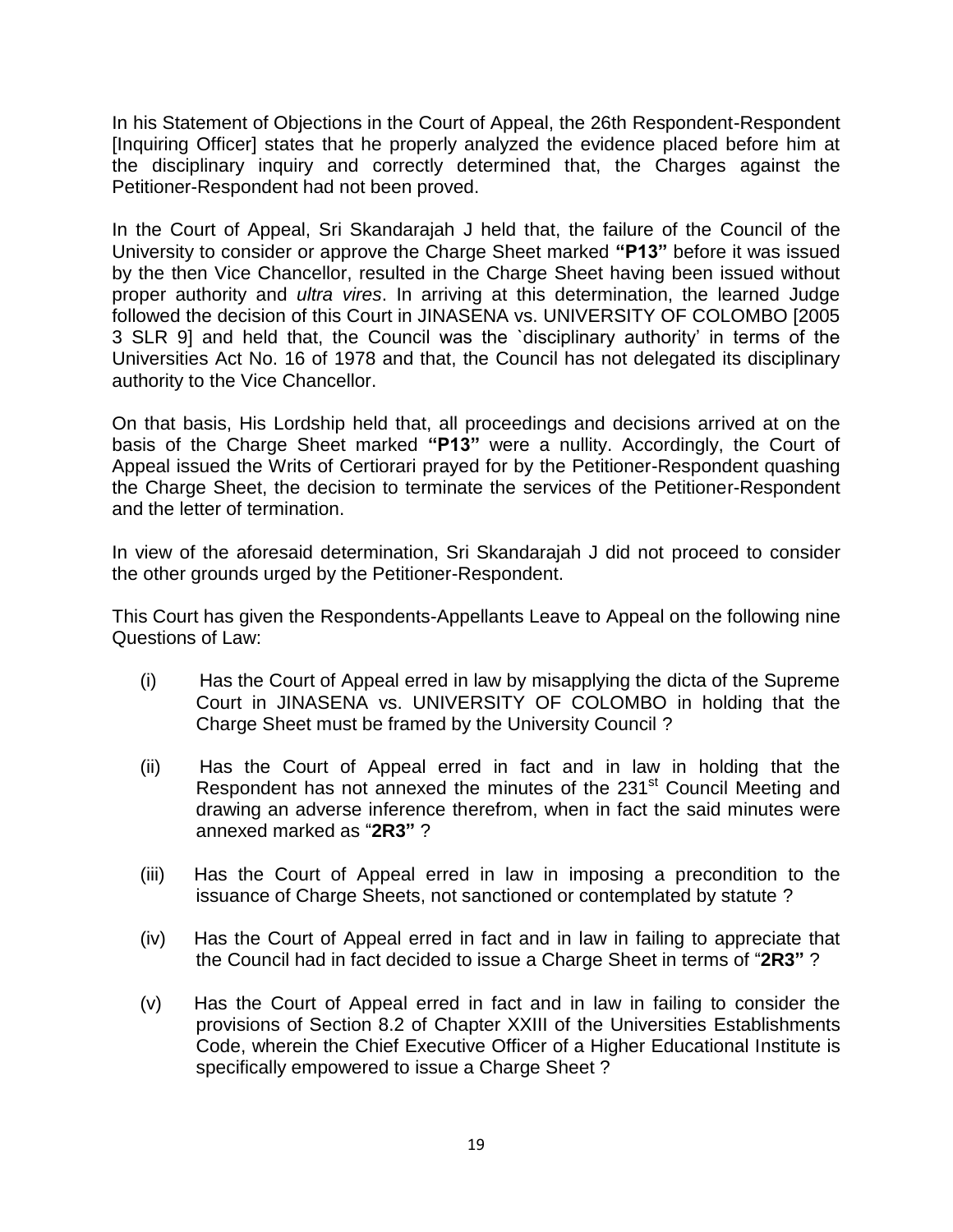- (vi) Has the Court of Appeal erred in fact and in law in failing to consider whether no prejudice had been caused to the Respondent by the procedure followed and that consequently the Respondent was not entitled to any prerogative relief, even if there had been a procedural impropriety ?
- (vii) Has the Court of Appeal erred in fact and in law in failing to consider the fact that the Petitioner-Respondent had approbated and reprobated the applicability and validity of the Universities Establishments Code and as such was not entitled to discretionary relief ?
- (viii) Has the Court of Appeal erred in fact and in law in failing to consider whether the Respondent"s conduct in relation to the Charge Sheet was such that it precluded him from raising an objection and obtaining prerogative relief ?
- (ix) Has the Court of Appeal erred in fact and in law in failing to consider whether in the totality of circumstances of this case, the Petitioner-Respondent was accorded treatment in consonance with the rules of natural justice ?

**Questions of Law No.s (i), (iii), (iv), (v) and (viii)** all raise the issue of whether the aforesaid determination of the Court of Appeal was correct in fact and in Law. Therefore, these five Questions can be conveniently considered together.

The Petitioner-Respondent was employed by the University of Ruhuna as a *"teacher"*  within the meaning of the definition in Section 147 of the Universities Act.

S: 45 (2) (xii) of the Universities Act specifies that, it is the Council of the University which *"….. shall exercise, perform and discharge ….. the powers, duties and functions ….. to appoint persons to, and to suspend, dismiss or otherwise punish persons in the employment of, the University: Provided that, except in the case of Officers and teachers, these powers may be delegated to the Vice Chancellor: ….."* 

Thus, it is very clear that, by operation of the provisions of the Universities Act, the Disciplinary Authority in respect of the Petitioner-Respondent was the Council of the University of Ruhuna. It is equally clear that, the Council is prohibited from delegating its disciplinary powers in respect of the Petitioner-Respondent since he was a *"teacher"*. This position is reflected in Section 1:1 and 1:1 (b) of Chapter XXII of the Universities Establishments Code which specifies that, the Council of an University will be the Disciplinary Authority in respect of all staff of that University and that, a Council cannot delegate it disciplinary powers in respect of *"teachers".*

The phrase *"….. the powers, duties and functions ….. to appoint persons to, and to suspend, dismiss or otherwise punish persons….. "* used in S: 45 (2) (xii) of the Universities Act refers to the imposition of the punishment, which is the final step of disciplinary action taken against an employee of an University. It is only logical that, the authority which is vested with the power, duty and function of taking that final step in disciplinary action, will also be the authority vested with the power, duty and function of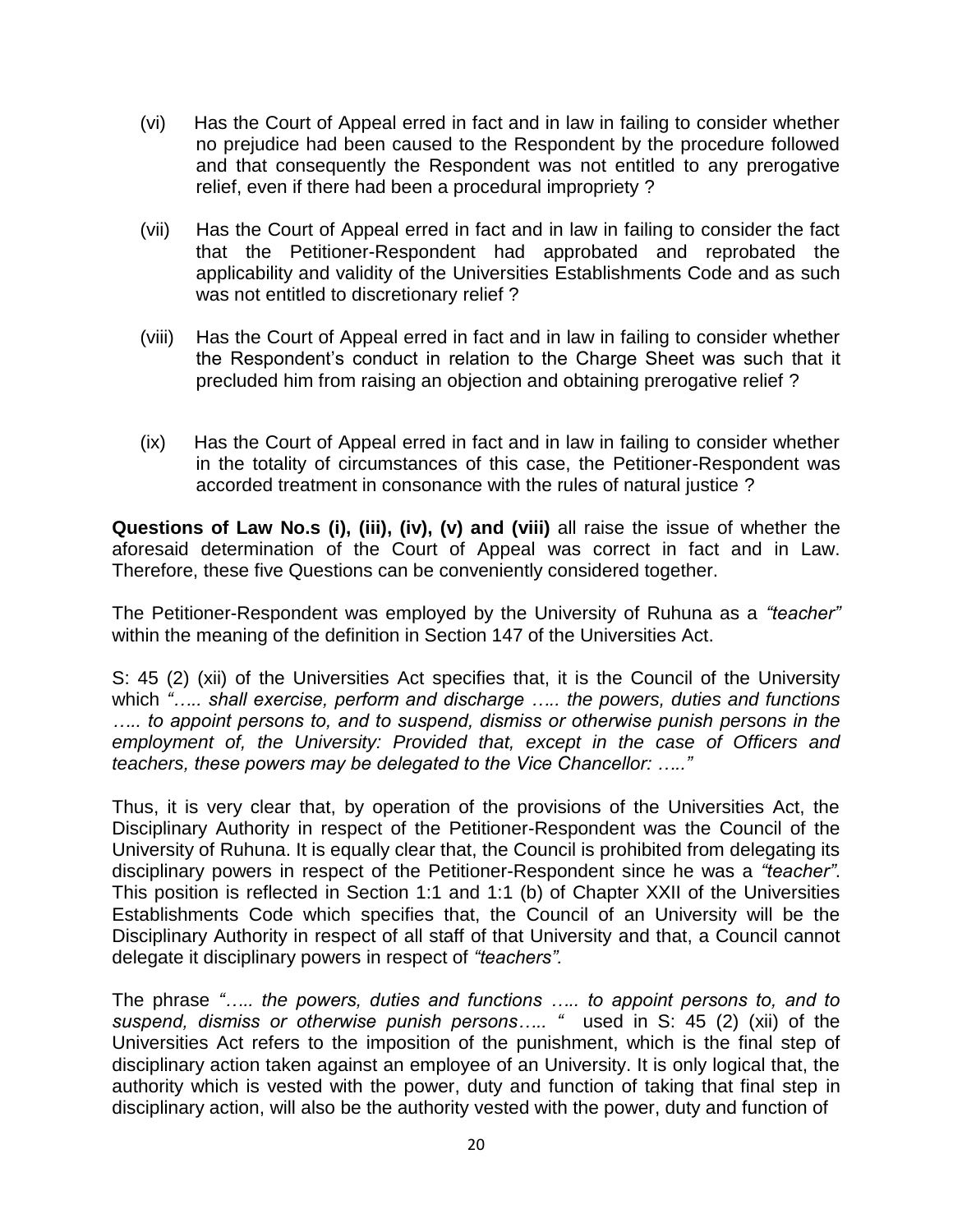taking the preceding steps which are required when disciplinary action is taken. It would be entirely illogical to contend otherwise.

This principle was expressed by the Madhya Pradesh High Court in SHARDUL SINGH vs. THE STATE OF MADHYA PRADESH [AIR 1966 MP 193 at p.195] where Dixit CJ stated *"Now the exercise of disciplinary powers, or the field of disciplinary action, is not confined merely to the passing by the appointing authority of an ultimate order imposing disciplinary punishment against the employee. It extends even to the very initiation of disciplinary action against a civil servant or employee by framing charges against him and holding, or directing the holding of an enquiry into those charges. The framing of charges, the holding of an enquiry into them, the suspension of the civil servant during the enquiry, the notice to show cause, are all steps in the exercise of the disciplinary powers. These steps must be taken by the disciplinary authority and not by a delegate of that authority".* 

The issuing of a Charge Sheet is one of the main steps in the process of disciplinary action. The Charge Sheet sets out and defines the scope of the alleged acts of misconduct which have necessitated taking disciplinary action. All subsequent steps in the process of disciplinary action flow from and are usually circumscribed by the Charges set out in the Charge Sheet. The punishments that may be imposed at the end of the disciplinary action, are dependent on the Charges sets out in the Charge Sheet.

Therefore, on an application of the aforesaid principle, it is clear that, in the present case, the Charge Sheet marked **"P13"** had to be considered and approved by the Council since the Council was the Disciplinary Authority in respect of the Petitioner-Respondent. This had to be done *before* a Charge Sheet was issued by the Vice Chancellor. It is only if that was done that, the Charge Sheet marked **"P13"** could be duly and lawfully issued.

However, earlier in this Judgment, I have held that, the material placed before us establishes that, the Council did *not* consider or approve the Charge Sheet marked **"P13"** *before* it was issued by the then Vice Chancellor.

This omission rendered the Charge Sheet marked **"P13"** liable to be quashed since it was issued ultra vires by the Vice Chancellor.

I find authority for this conclusion in the decision of this Court in JINASENA vs. UNIVERSITY OF COLOMBO [2005 3 SLR 9] where it was held that, in a case in which the Council of the University of Colombo was the disciplinary authority of an employee, the fact that the Council had not approved the Charges set out in the Charge Sheet marked P9 issued to that employee, invalidated that Charge Sheet. S.N.Silva CJ stated [at p.12], *"The Council could not have approved of any charges that were not submitted to it"* and *"In the circumstances, we are of the view that the Petitioner has established that the decisions in P8 and P9 have not flowed from the proper authority namely the*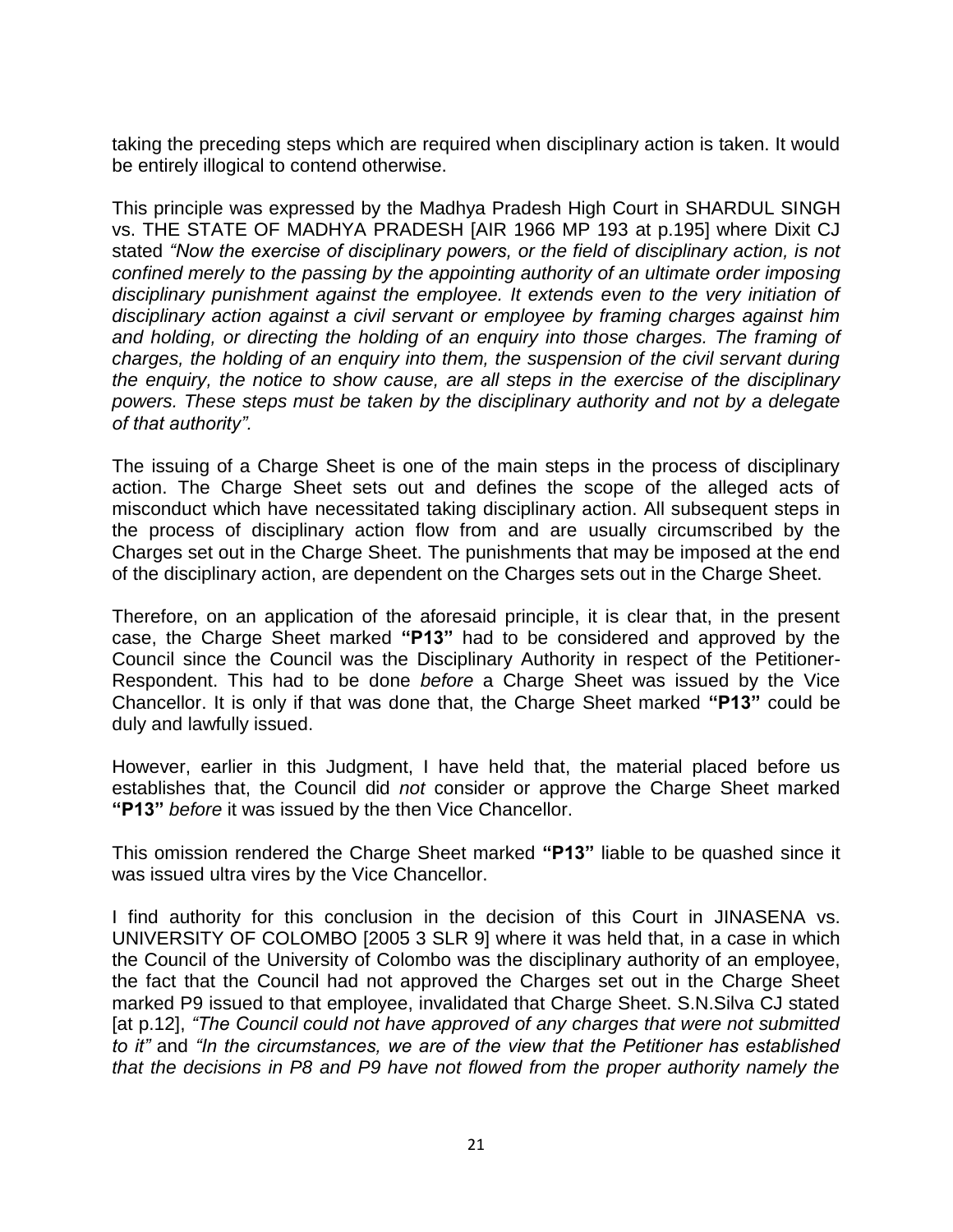*Council of the University and as such are ultra vires and liable to be quashed by a Writ of Certiorari"*.

On the same lines, in SHARDUL SINGH vs. THE STATE OF MADHYA PRADESH, Dixit CJ stated [p.195], *"….. the disciplinary authority, if it decides that disciplinary action should be taken against a civil servant, must itself frame the charges and hold an enquiry into them or direct another to hold an enquiry into those charges.".*

At this point, it will be useful to clarify that, when the Madhya Pradesh High Court stated the Disciplinary Authority must itself *"frame"* the Charges, it should be understood that, the Disciplinary Authority need not perform the task of actually drafting or framing the Charges itself. This may be lawfully done by another person. However, what must happen is that, once the Charges have been drafted or framed, they must be then placed before the Disciplinary Authority for its consideration and approval.

The Respondents-Appellants have submitted that, the fact that the Council decided, at the meeting held on 18th April 2005 to *issue* a Charge Sheet to the Petitioner-Respondent, was adequate authority for the Vice Chancellor to have lawfully and validly issued the Charge Sheet marked **"P13"**. This submission has no merit since it is patently clear that, a decision that a Charge Sheet should be *issued* to an employee is very different to an approval of the Charges to be set out in the proposed Charge Sheet. It is the *contents* of the Charge Sheet – namely the Charges set out in it – which must be considered and approved by the Council before the Charge Sheet is issued. As mentioned earlier, there is no indication whatsoever that, at the meeting held on  $18<sup>th</sup>$ April 2005 or at any point thereafter, the Council considered and approved the Charges set out in the Charge Sheet marked **"P13"**.

The Respondents-Appellants have also submitted that, Section 8.2 of Chapter XXIII of the Universities Establishments Code specifically empowered the Vice Chancellor to issue a Charge Sheet and that, therefore, the Council was not required to consider and approve the Charge Sheet marked **"P13"** . I cannot agree with this contention since, as stated earlier, Section 45 (2) (xiii) of the Universities Act and Section 1:1 and 1:1 (b) of Chapter XXII of the Universities Establishments Code both specifically prohibit the Council from delegating its disciplinary powers in respect of *"teachers"*.

In the light of this specific prohibition on the delegation of disciplinary powers, it is evident that, Section 8.2 only refers to the fact that, after a Charge Sheet has been considered and approved by the lawful Disciplinary Authority, the Charge Sheet is to be signed and issued by the Vice Chancellor. Where the Disciplinary Authority is the Council, Section 8.2 cannot be reasonably interpreted to mean that, the Vice Chancellor can validly and lawfully issue a Charge Sheet unless the Charge Sheet has been first considered and approved by the Council. This is in line with the general principle enunciated in decisions such as GENERAL MEDICAL COUNCIL v. U.K. DENTAL BOARD [1936 Ch.41] that, a restrictive interpretation will be usually accorded to provisions which deal with the delegation of disciplinary functions.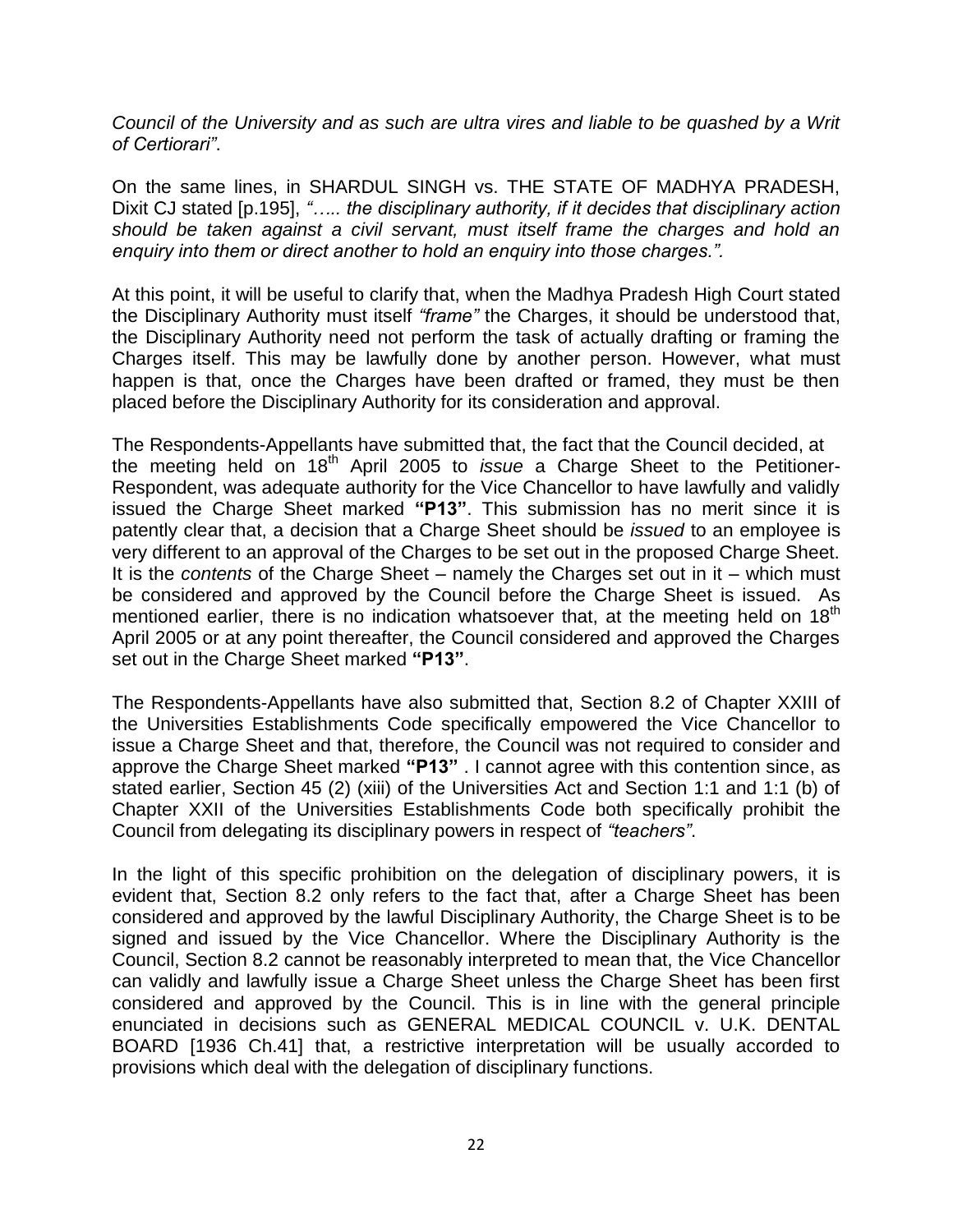Since the Charge Sheet marked **"P13"** was the foundation of the process of disciplinary action which followed, the fact that **"P13"** was issued ultra vires and is a nullity, will render invalid all the proceedings and decisions which are based on **"P13"** or are a result of **"P13"**.

Further, since the Charge Sheet marked **"P13"** was issued ultra vires and is a nullity, the fact that, the Petitioner-Respondent faced the disciplinary inquiry which followed, cannot bestow validity upon **"P13"**. The Petitioner-Respondent had no choice but to face the Inquiry.

Thus, I am in respectful agreement with Sri Skandarajah J when His Lordship held, *"In this instant application too the charge sheet issued to the Petitioner was not approved by the Council hence the charge sheet was not issued by the proper authority and it is ultra vires. The acquiescence of the Petitioner cannot give validity to a charge sheet that is ultra vires. The proceedings and the decisions arrived at on the basis of this charge sheet are a nullity.".*

Accordingly, I answer Questions of Law No.s (i), (iii), (iv), (v) and (viii) in the negative.

**Questions of Law No.s (vi) and (ix)** raise issues of whether the Petitioner-Respondent was not entitled to prerogative relief for the reason that, no prejudice had been caused to the Petitioner-Respondent during the course of the disciplinary action taken against him and whether the rules of natural justice and law had been observed.

As stated above, I am of the view that, decision taken by the Council, on 18<sup>th</sup> April 2005, to issue a Charge Sheet to the Petitioner-Respondent and the decisions taken by the Council, on 14th May 2007, to determine that, the Petitioner-Respondent was guilty of the misconduct set out in the first, second, fifth and sixth Charges; and to, therefore, terminate his employment; are also ultra vires and bad in Law. Further, as stated above, there are sufficient grounds to raise a suspicion that, there was real likelihood of bias in the manner in which disciplinary action was taken by the Council against the Petitioner-Respondent.

Accordingly, I answer Questions of Law No.s (vi) and (ix) in the negative.

In the aforesaid circumstances, I need not consider the remaining Questions of Law No.s (ii) and (vii).

The Respondents-Appellants have also submitted that, the Petitioner-Respondent being a probationer at the time his employment was terminated, disentitled him from obtaining any relief and, further, that, the Council had ratified the Charge Sheet marked **"P13"**. However, this Court has not given the Respondents-Appellants leave to appeal on these issues. Therefore, I am not required to consider these issues.